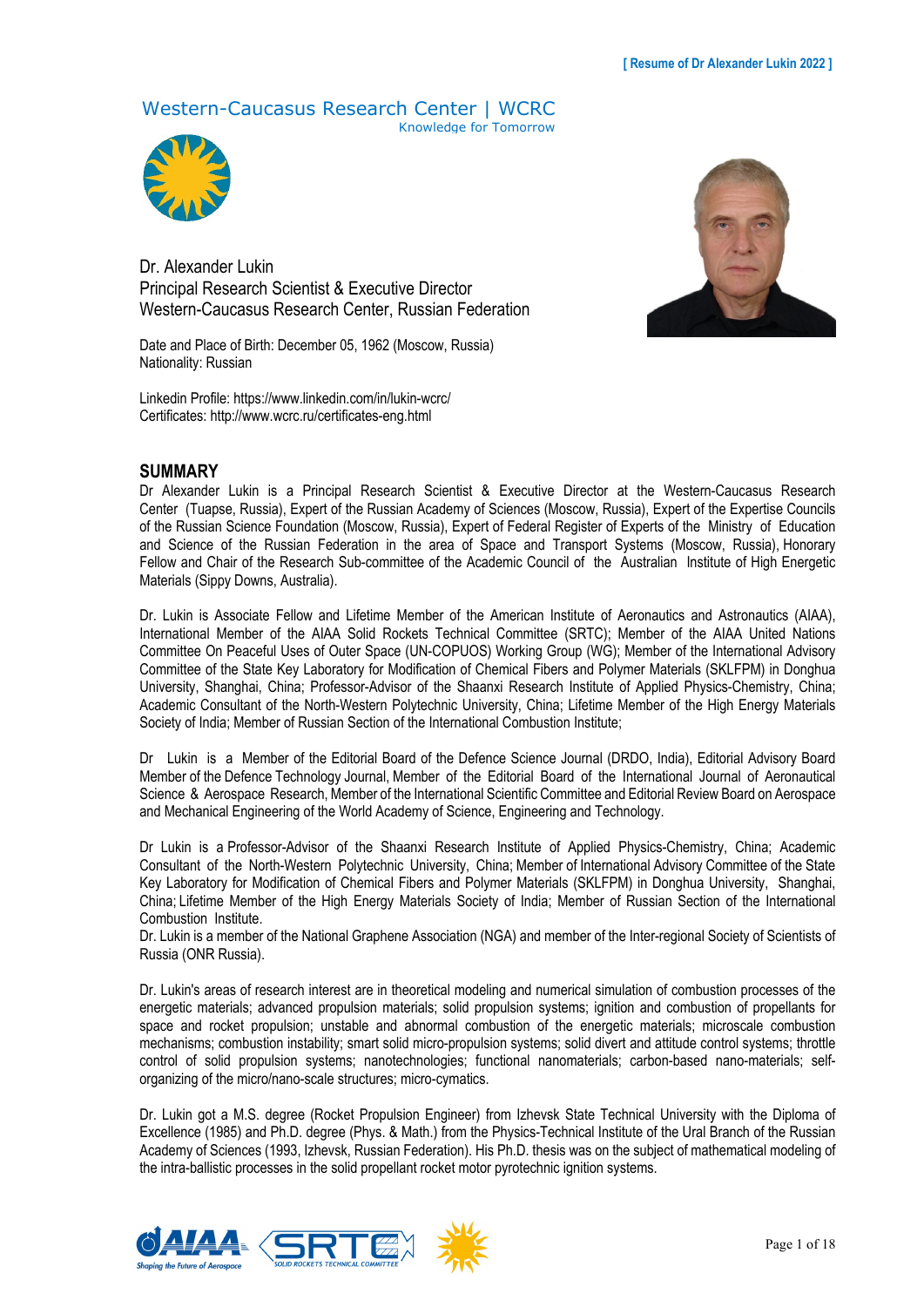Dr. Lukin was involved in critically-important research programs associated with the development of the solid propulsion systems that support the upper stages of intercontinental ballistic rockets. He was also engaged in: 1) the development of the pyrotechnic igniter for the solid propulsion system of the submarine launched intercontinental ballistic rocket and 2) the development of the information gathering system of the space combat laser station. Dr Lukin introduced the use of certain new concepts in designing warheads with the user- scheduled defeat areas for applications in the upper atmosphere and in space. He also developed a series of new technologies for fast ignition of solid propulsion systems that have proven to be very effective. Many of Dr. Lukin's new designs of pyrotechnic ignition systems are documented in book chapters, journal papers, and conference proceedings.

For the past 30 years, Dr. Lukin has been engaged in investigating the challenging problem of combustion instability in solid propellant propulsion systems.

Dr. Lukin has made a notable contribution to the advancement of next-generation controllable solid propulsion systems through the development of innovative concepts and strategies that lead to more precise thrust control and extreme thrust control enhancement.

Dr. Lukin has developed an innovative universal concept of spatial-periodic micro-structures excitation on energetic material burning surfaces. This concept opens up new possibilities for control by physical/chemical processes that evolve in the burning wave of energetic materials. He was the first to propose the use of self-propagated high-temperature synthesis for advancing solid propulsion technologies.

More specifically, Dr. Lukin introduced new methods that lead to an optimal organization of the intra- chamber processes that affect solid propulsion system ignition-transients for the purpose of reducing vibrational loads, pressure oscillations, and their impact on rocket assemblies and their system components.

Dr. Lukin conceived and developed an innovative universal concept to prescribe the micro/nano- scale structures and wave patterns that evolve in the reactionary zones of energetic materials. In addition to this pioneering work, he developed a new theory to describe the negative erosion mechanism at the burning surface of solid propellant rockets, which was later confirmed by extensive experimental data.

In fact, Dr. Lukin was the first to propose the universal concept of self-synchronization of micro and nano-scale structures in the reactionary zones of energetic materials and, based on this concept, to identify new micro-scale combustion mechanisms in solid rocket propellants.

Dr. Lukin introduced a novel strategy to more effectively modulate the thrust control capability in next- generation small-scale solid propulsion systems. This was accomplished by smart manipulation, namely, by allowing for self-synchronization of the micro- and nano-scale oscillatory networks and the self-organized wave patterns that form in the rocket chamber's reactionary zones. Dr. Lukin advanced the use of an innovative system of acoustic waves and electro-magnetic fields, generated by ringshaped electric discharges and resonant laser radiation waves, to promote the necessary self-organization. Moreover, Dr. Lukin was able to demonstrate that the operation of this innovative ring-shaped electric discharge generator is very efficient as it requires minimal energy expenditure. As such, it opens up the prospects for almost inertia-free control of combustion processes.

Dr. Lukin has made significant contributions to the development of new multifactorial computational models for energetic material combustion and detonation using Data Science Methods. His models and computational codes have been developed and applied to specific propulsion-related problems and then validated in laboratory-scale experiments. These have led to a new framework for modeling combustion instability in solid propulsion systems.

Dr. Lukin has produced more than 170 technical publications documenting his research findings in combustion instability, propellant ignition, propellant internal ballistics, and advanced plasma technology for energetic materials. Dr. Lukin has a number of awards for the Best Researches, lecture courses and organizing roles in International Scientific Meetings.

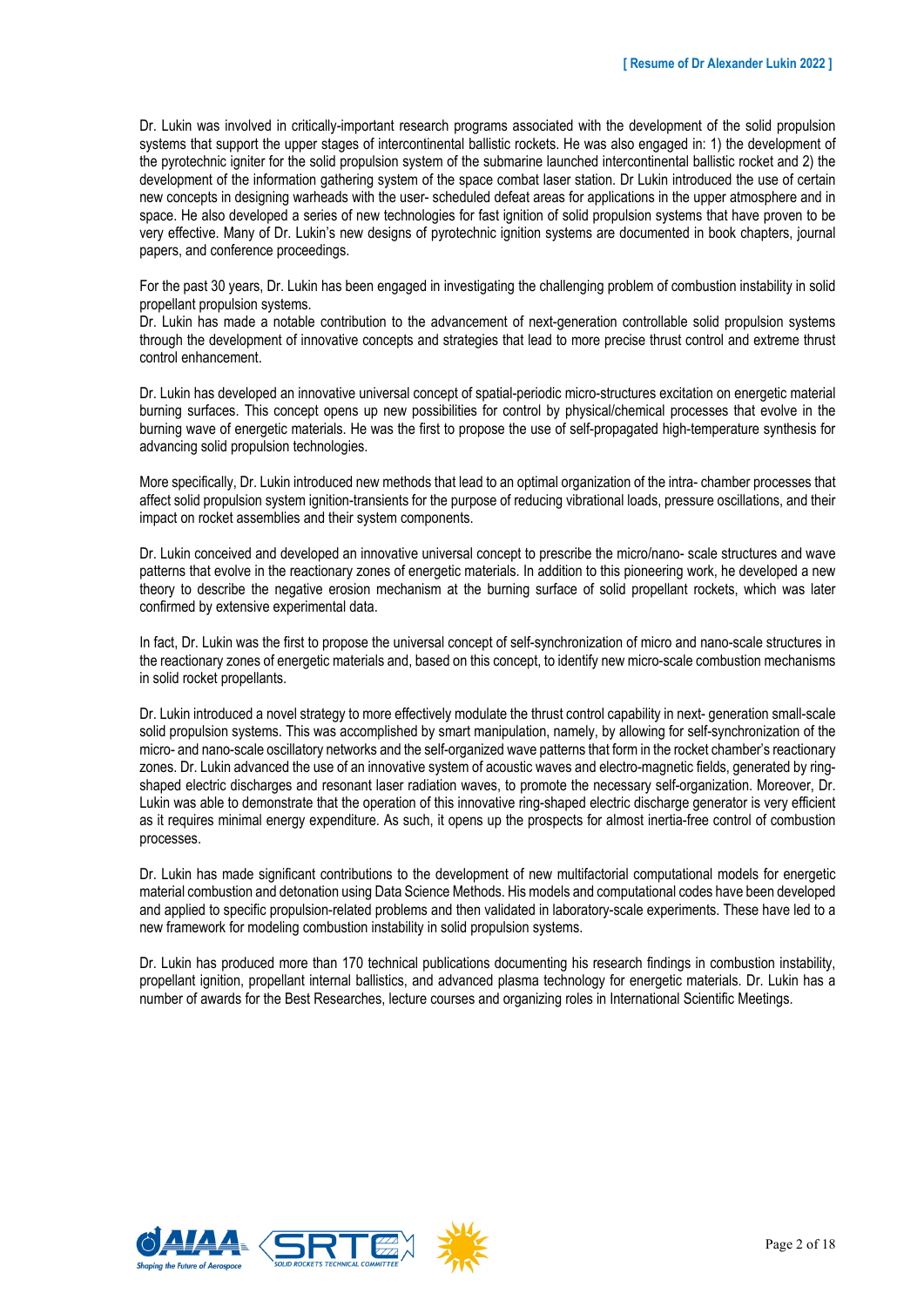### **EDUCATION**

| <b>College/University</b>                              | Degree(s) and Major                              | Year |
|--------------------------------------------------------|--------------------------------------------------|------|
| Physics-Technical Institute                            | Ph.D. Mechanics of the Fluids, Gas and Plasma    | 1992 |
| Ural Branch of the Russian Academy of Sciences         | (Phys. 8 Math.).                                 |      |
|                                                        | Theme of the Ph.D. Thesis: "Mathematical         |      |
|                                                        | Modeling of the Intra-Ballistic Processes in the |      |
|                                                        | Solid Propellant Rocket Motor Pyrotechnic        |      |
|                                                        | Ignition System"                                 |      |
| Post-graduate course under guidance of Academician of  | Speciality "Mechanics of the Fluids, Gas and     | 1992 |
| the Russian Academy of Sciences, Professor Alexey M.   | Plasma"                                          |      |
| Lipanov, Izhevsk State Technical University, (1986-    |                                                  |      |
| 1992)                                                  |                                                  |      |
| Izhevsk State Technical University (Unit of Mechanics, | M.S. Mechanical Engineering                      | 1985 |
| leaded by Academician of the Russian Academy of        | with Diploma of Excellence                       |      |
| Sciences, Professor Alexey M. Lipanov), (1979-1985)    | Designing and Technology of the Advanced         |      |
|                                                        | Rocket Systems (Rocket Propulsion Engineer)      |      |

## **PROFESSIONAL EXPERIENCE**

| Dates of<br>Employment | Organization                                                                                                                                                                                                                                          | Job Title                                                                       | Short Job Description/<br>Significant Accomplishment                                                                                                                                                                                                                                                       |
|------------------------|-------------------------------------------------------------------------------------------------------------------------------------------------------------------------------------------------------------------------------------------------------|---------------------------------------------------------------------------------|------------------------------------------------------------------------------------------------------------------------------------------------------------------------------------------------------------------------------------------------------------------------------------------------------------|
| 2009-7 - Present       | Western-Caucasus<br>Research<br>Center                                                                                                                                                                                                                | <b>Principal Research Scientist</b><br>& Executive Director                     | Company general management,<br>organizing and coordinating of<br>international research projects,<br>execution and supervision of the<br>researches, providing of the<br>lecture courses on advanced<br>organizing<br>researches,<br>and<br>coordinating of the international<br>conferences and seminars. |
| 2021-10 - Present      | Russian Science Foundation                                                                                                                                                                                                                            | Expert of the Expertise<br>Councils of the Russian<br>Science Foundation        | Expertise and Evaluation of the<br>Research Projects applications<br>Research<br>and<br>the<br>Projects<br>reports.                                                                                                                                                                                        |
| 2016-7 - Present       | Russian Academy of Sciences                                                                                                                                                                                                                           | Expert in the area of<br>Combustion,<br>Propellants<br>and Aerospace Propulsion | Preparation of the<br>research<br>of<br>proposals,<br>execution<br>the<br>researches.<br>evaluation<br>$\sigma$ f<br>research projects execution.                                                                                                                                                          |
| 2012-4 - Present       | Scientific Research Institute -<br>Federal Research Centre for<br>Projects<br>Evaluation<br>and<br>Consulting<br>The<br>Services,<br>Federal Register of Experts of<br>the Ministry of Education and<br>Science<br>of<br>the<br>Russian<br>Federation | Expert in the area of Space<br>and Transport Systems                            | Preparation of the<br>research<br>execution<br>of<br>proposals,<br>the<br>researches,<br>evaluation<br>οf<br>research projects execution                                                                                                                                                                   |
| 2017-10 - Present      | Australian Institute of High<br>Energetic Materials,<br>Queensland, Sippy Downs,<br>Australia                                                                                                                                                         | Chair of the Research Sub-<br>committee of the Academic<br>Council              | Researches<br>management,<br>organizing and coordinating of<br>international research projects,<br>execution and supervision of the<br>researches, providing of the<br>lecture courses on advanced<br>researches,<br>organizing<br>and<br>coordinating of the international<br>conferences and seminars.   |
| 2006-9 - Present       | North-Western<br>Polytechnic<br>University,<br>Xian, Shaanxi Province, China                                                                                                                                                                          | Academic Consultant                                                             | Consulting & Lecture Courses on<br>Engineering<br>Aerospace<br>&<br><b>Advanced Propulsion Materials</b>                                                                                                                                                                                                   |



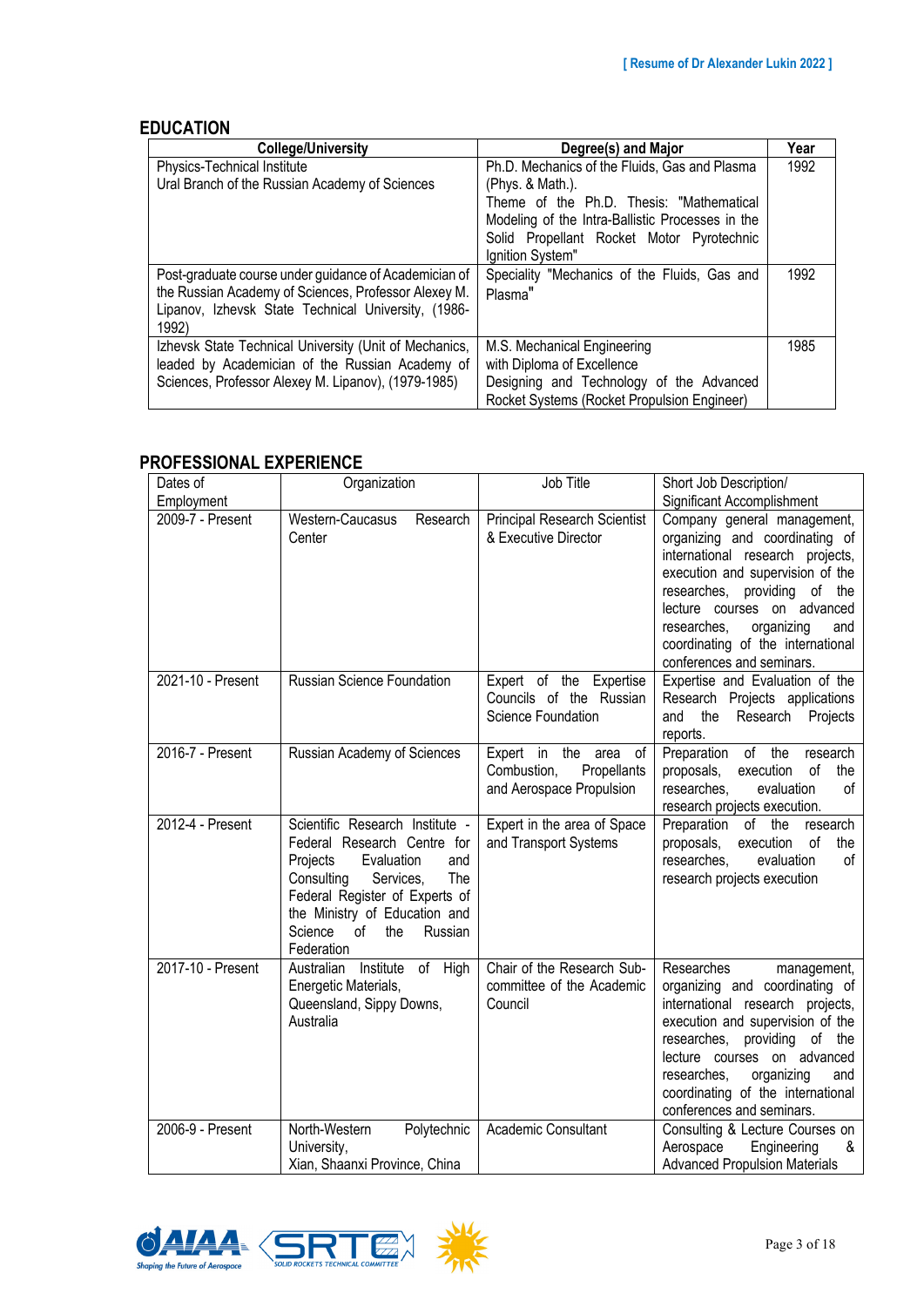| 2003-6 - Present  | Shaanxi Applied Physics and<br>Chemistry Research Institute,<br>Xian, Shaanxi Province, China                                            | Professor-Advisor                                      | Consulting & Lecture Courses on<br><b>Energetic Materials Combustion</b>                                                                                                                                                                                                                         |
|-------------------|------------------------------------------------------------------------------------------------------------------------------------------|--------------------------------------------------------|--------------------------------------------------------------------------------------------------------------------------------------------------------------------------------------------------------------------------------------------------------------------------------------------------|
| 2001-1 - Present  | Combustion<br>International<br>Institute Russian Section,<br>Ural-Volga Regional Branch                                                  | Scientific Secretary                                   | Coordination<br>of<br>combustion<br>researches in the<br>Ural-Volga<br><b>Branch</b><br>οf<br>Regional<br>the<br>International Combustion Institute<br><b>Russian Section</b>                                                                                                                    |
| 2007-8 to 2016-4  | Russian<br><b>State</b><br>Hydro-<br>Meteorological<br>University<br>οf<br>Saint-Petersburg,<br>Southern Branch                          | Vice-Director for Science                              | Research projects management,<br>organizing and coordinating of<br>international research projects,<br>execution and supervision of the<br>researches, providing of the<br>lecture courses on advanced<br>researches. Space Weather and<br>GeoMagnetic Field Researh within<br>Project "Globus". |
| 2015-5 to 2015-12 | Australian Institute<br>of High<br>Energetic Materials,<br>Queensland, Sippy Downs,<br>Australia                                         | Honorary Chancellor                                    | Researches<br>management,<br>organizing and coordinating of<br>international research projects,<br>execution and supervision of the<br>researches,<br>providing of the<br>lecture courses on advanced<br>researches                                                                              |
| 2010-5 to 2015-4  | Australian<br>Institute<br>of<br>High<br>Energetic Materials,<br>Queensland, Sippy Downs,<br>Australia                                   | Vice-Chancellor (Research)                             | Researches<br>management,<br>organizing and coordinating of<br>international research projects,<br>execution and supervision of the<br>researches, providing of the<br>lecture courses on advanced<br>researches                                                                                 |
| 2014-5 to 2015-7  | High<br>Power<br>Laser<br>and<br>Microwave Systems Pty. Ltd.,<br>Queensland, Gladstone,<br>Australia                                     | Member of the Board of<br><b>Directors</b>             | Researches<br>management,<br>organizing and coordinating of<br>international research projects,<br>execution and supervision of the<br>researches,<br>providing of the<br>lecture courses on advanced<br>researches                                                                              |
| 2012-4 to 2015-7  | 21 Century Products Limited,<br>Queensland, Sippy Downs,<br>Australia                                                                    | Member of the Board of<br><b>Directors</b>             | Researches<br>management,<br>organizing and coordinating of<br>international research projects,<br>execution and supervision of the<br>researches, providing of the<br>lecture courses on advanced<br>researches                                                                                 |
| 1999-1 to 2007-7  | Scientific<br>Council<br>on<br>Combustion and Explosion of<br>the Presidium of the Russian<br>Academy of Sciences, Ural-<br>Volga Branch | <b>Scientific Secretary</b>                            | Coordination<br>οf<br>combustion<br>researches in the Ural-Volga<br>Branch of the Scientific Council on<br>Combustion and Explosion of the<br>Presidium<br>the<br>of<br>Russian<br>Academy of Sciences                                                                                           |
| 1994-1 to 2007-7  | Institute of Applied Mechanics<br>Ural Branch of the Russian<br>Academy of Sciences                                                      | Vice-Director<br>for<br><b>International Relations</b> | Organizing and supervising of<br>research interaction and research<br>projects with foreign research<br>institutions                                                                                                                                                                             |
| 1993-1 to 2007-7  | Institute of Applied Mechanics<br>Ural Branch of the Russian<br>Academy of Sciences                                                      | Senior Scientist                                       | of<br>ignition<br>Research<br>and<br>combustion of solid propellants for<br>space and rocket propulsion                                                                                                                                                                                          |
| 1989-9 to 1992-12 | State<br>Technical<br>Izhevsk<br>University, Chair of the Rocket                                                                         | <b>Research Scientist</b>                              | Mathematical Modeling of the<br>Intra-Ballistic Processes in the                                                                                                                                                                                                                                 |



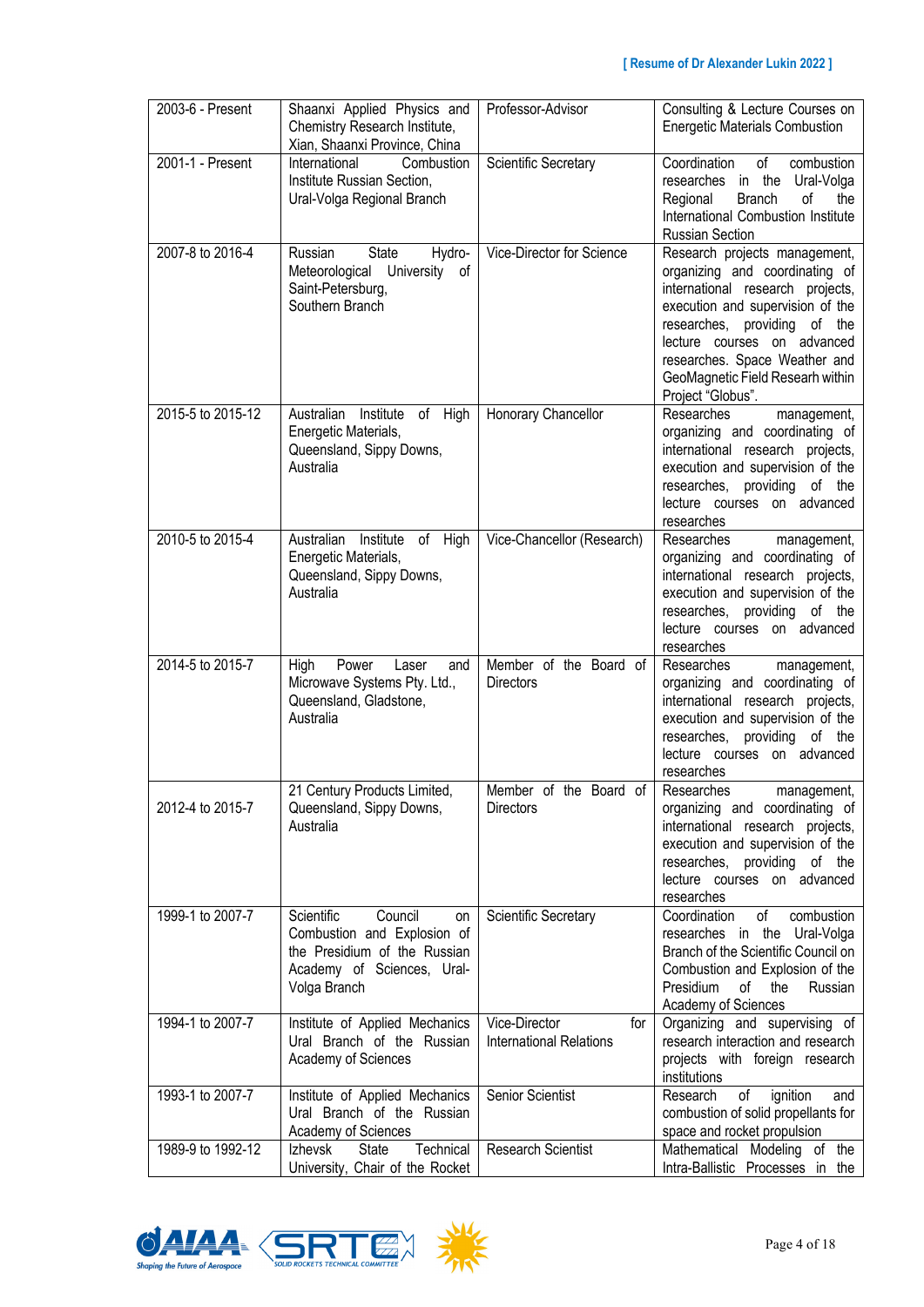|                  | Manufacturing<br>Engines<br>and<br>Designing                                                                                    |                           | Solid Propellant Rocket Motor<br>Pyrotechnic Ignition System                                                                               |
|------------------|---------------------------------------------------------------------------------------------------------------------------------|---------------------------|--------------------------------------------------------------------------------------------------------------------------------------------|
| 1986-9 to 1989-8 | Technical<br>Izhevsk<br>State<br>University, Chair of the Rocket<br>Engines Manufacturing and<br>Designing                      | Junior Research Scientist | Mathematical Modeling of<br>the<br>Intra-Ballistic Processes in the<br>Solid Propellant Rocket Motor<br><b>Pyrotechnic Ignition System</b> |
| 1986-9 to 1989-8 | Izhevsk State<br>Technical<br>University, Chair of the Rocket<br>Manufacturing<br>Engines<br>and<br>Designing                   | Post-graduate student     | Mathematical Modeling of the<br>Intra-Ballistic Processes in the<br>Solid Propellant Rocket Motor<br>Pyrotechnic Ignition System           |
| 1986-3 to 1986-8 | Izhevsk<br>Technical<br>State<br>University, Scientific-Research<br>Department of the Facilities and<br>Methods of Measurements | Engineer                  | Development of information-<br>measuring systems for a space<br>station                                                                    |
| 1983-1 to 1986-2 | Technical<br>Izhevsk<br>State<br>University, Branch Specialized<br>Scientific-Research Laboratory                               | Engineer                  | Research and Development of the<br><b>Solid Propulsion Systems</b>                                                                         |

### **ORGANIZING ROLES IN SCIENTIFIC MEETINGS**

Organizer, Scientific Secretary and Member of the Organizing Committees of the International Conferences on Combustion (ICOC): 1993 (Moscow-Saint Petersburg), 1996 (Saint Petersburg), 1999 (Izhevsk), 2002 (Moscow); NATO Advanced Research Workshop (NATO-ARW) on "Peaceful Utilization of the Energetic Materials", Saint Petersburg, 1996; International scientific Workshops on Intra-Chamber Processes, Combustion and Gas-Dynamics of Dispersed Systems, (1995, 1997, 2000, 2004), Saint Petersburg and International Workshop "Non-Stationary Combustion and Internal Ballistics", Baltic State Technical University, Saint Petersburg, 2000; Organizer and Scientific Secretary of the Organizing Committee of the 8th Asia-Pacific International Symposium on Combustion and Energy Utilization (8-APISCEU), Sochi, Russian Federation, 2006, Website: http://APISCEU.narod.ru; Member of the International Advisory Committee of the International Symposium on Special Topics in Chemical Propulsion (6-ISICP, 2005, 7-ISICP, 2007, 8-ISICP, 2009), Co-Chair of the technical sessions at the 7- ISICP (2007), 2009 International Autumn Seminar on Propellants, Explosives and Pyrotechnics, Kunming, Yunnan Province, China, September 22-25, 2009 (IASPEP-2009), 2013 International Autumn Seminar on Propellants, Explosives and Pyrotechnics, Chengdu, Sichuan Province, China, September 24-27, 2013 (IASPEP-2013), Member of the Propulsion Physics Technical Committee of the European Conference for Aero-Space Sciences (EuCASS Conference); Member of the Monitoring and Advisory Committee of the 2009 Multilingual Interdisciplinary Conference on Chemical, Mechanical and Materials Engineering (2009 ICCMME), Melbourne, Australia, 07-20 December, 2009; Conference Chair & Chair of the Scientific Monitoring and Advisory Committee of the 2010 International Conference on High Energetic Materials and Dynamics of Ultrafast Reactive Systems, 06-19.12.2010; The ISICP Executive Committee Member (International Symposium on Special Topics in Chemical Propulsion); Deputy Chairperson (Special Engineering Topics) of the Perpetual Engineering V-Conference (PEV-C), 06.12.2010; Member of the International Scientific Committee of the 7th International Seminar on Flame Structure (7ISFS, July 11-15, 2011), and First Young Researchers' School on Flame Study (July 11-19, 2011), Novosibirsk, Russian Federation; Member of the International Scientific Committee of the 9th International Seminar on Flame Structure (9ISFS, July 10-14, 2017), Novosibirsk, Russian Federation; Moderator of the Oral Session: "Data Driven Knowledge-Based Systems for Basic and Applied Sciences: Combustion, Detonation, Nanotechnology, Renewable Energetics (ID 9) at the International CODATA 2017 Conference 'Global Challenges And Data-Driven Science', 8-13 October 2017, Saint Petersburg, Russia; Chairperson of the Technical Session, Energetic Materials at the First International Conference on Defence Technology (1st ICDT), Beijing, October 21-25, 2018, China.

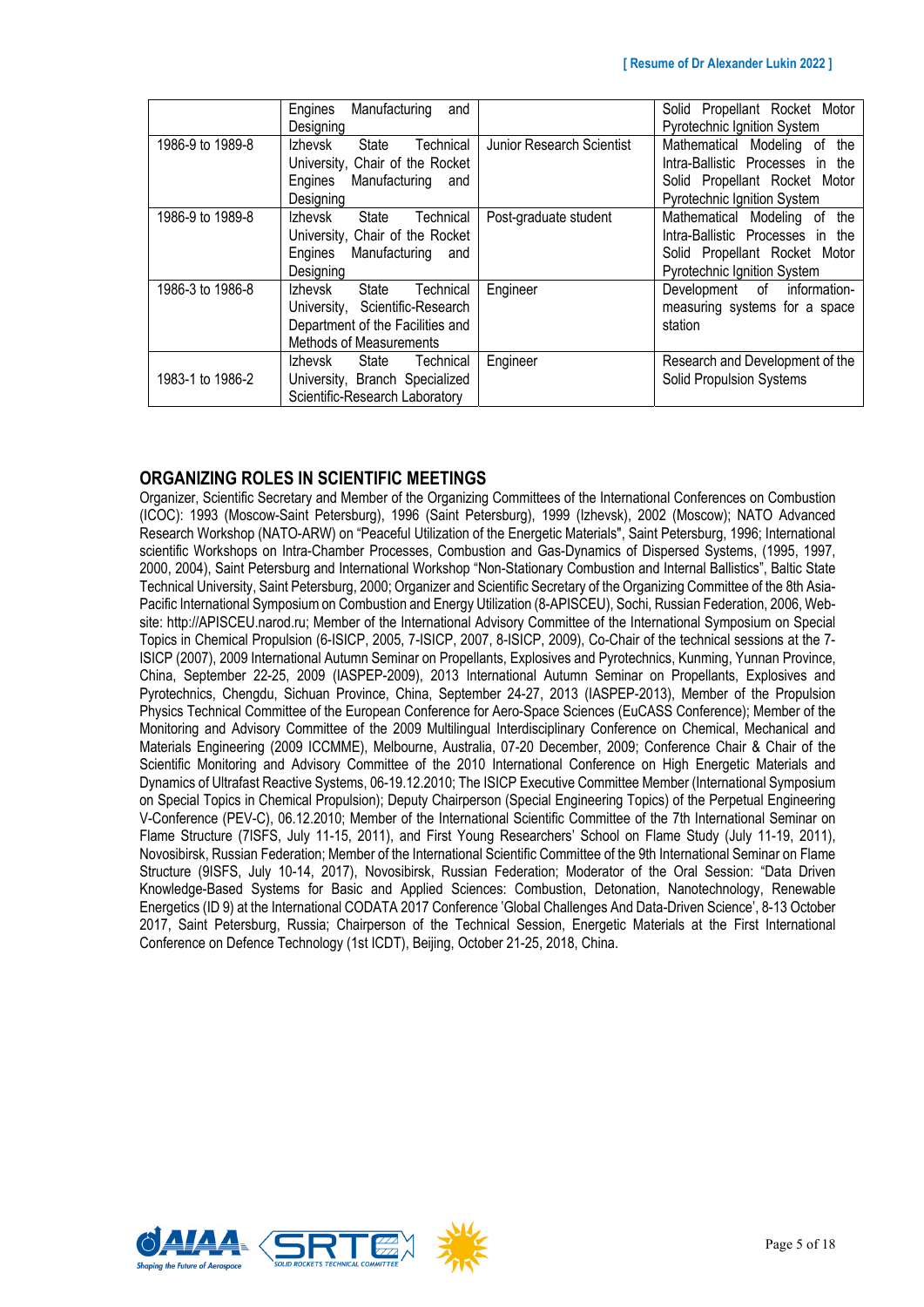# **HONORS AND AWARDS**

| Date | <b>Technical Society/Organization</b>                                                                                                                              | <b>Award Name</b>                                                                                                                                                  | <b>Short Description</b>                      |
|------|--------------------------------------------------------------------------------------------------------------------------------------------------------------------|--------------------------------------------------------------------------------------------------------------------------------------------------------------------|-----------------------------------------------|
| 1984 | Izhevsk State Technical University (ISTU),<br>Izhevsk, Udmurtia Republic, Russia                                                                                   | Undergraduate<br>Best<br><b>Thesis</b><br>Paper Award                                                                                                              | Awarded for<br>distinguished<br>achievements. |
| 1985 | Izhevsk State Technical University (ISTU),<br>Izhevsk, Udmurtia Republic, Russia                                                                                   | Best MSc Thesis Paper Award                                                                                                                                        | Awarded for<br>distinguished<br>achievements. |
| 1985 | Izhevsk State Technical University (ISTU),<br>Izhevsk, Udmurtia Republic, Russia                                                                                   | Propulsion<br>Engineer<br>Rocket<br>Diploma of Excellence                                                                                                          | Awarded for<br>distinguished<br>achievements. |
| 1993 | Institute of Applied Mechanics, Ural Branch<br>of the Russian Academy of Sciences,<br>Izhevsk, Udmurtia Republic, Russia                                           | Award for Organization of the<br>International<br>Conference<br>on<br>Combustion and Intra-Chamber<br>Processes, September 1993                                    | Awarded for<br>distinguished service.         |
| 1996 | Institute of Applied Mechanics, Ural Branch<br>of the Russian Academy of Sciences,<br>Izhevsk, Udmurtia Republic, Russia                                           | Excellence<br>Award<br>for<br>in.<br>Fundamental Researches, April<br>1996                                                                                         | Awarded for<br>distinguished<br>achievements. |
| 1997 | Second International Seminar<br>"Intra-<br>Chamber Processes, Combustion and Gas<br>Dynamics of Dispersed Systems", Saint<br>Petersburg, Russia                    | <b>Best Paper Award</b>                                                                                                                                            | Awarded for<br>distinguished<br>achievements. |
| 1999 | Institute of Applied Mechanics, Ural Branch<br>of the Russian Academy of Sciences,<br>Izhevsk, Udmurtia Republic, Russia                                           | Excellence<br>for<br>Award<br>in.<br><b>Fundamental Researches</b>                                                                                                 | Awarded for<br>distinguished<br>achievements. |
| 1999 | Ural Branch of the Russian Academy of<br>Sciences, Russia                                                                                                          | Award<br>for<br>Excellence<br>in.<br><b>Fundamental Researches</b>                                                                                                 | Awarded for<br>distinguished<br>achievements. |
| 1999 | Institute of Applied Mechanics, Ural Branch<br>of the Russian Academy of Sciences,<br>Izhevsk, Udmurtia Republic, Russia                                           | Award for Organization of the<br>Conference<br>International<br>on<br>Combustion and Intra-Chamber<br>Processes, October 1999                                      | Awarded for<br>distinguished service.         |
| 2001 | Materials<br>Research<br>High<br>Energy<br>Laboratory (HEMRL) of the Defence<br>Research and Development Organisation<br>(DRDO), Pune, India                       | Award of Director for Excellence<br>in Fundamental Researches                                                                                                      | Awarded for<br>distinguished<br>achievements. |
| 2001 | High Energy Materials Society of India                                                                                                                             | Lifetime Member of the High<br>Energy Materials Society of India                                                                                                   | Awarded for<br>distinguished<br>achievements. |
| 2002 | Institute of Applied Mechanics, Ural Branch<br>of the Russian Academy of Sciences,<br>Izhevsk, Udmurtia Republic, Russia                                           | Excellence<br>Award<br>in<br>Fundamental<br>Researches,<br>October 2002                                                                                            | Awarded for<br>distinguished<br>achievements. |
| 2003 | Shaanxi Research Institute of Applied<br>Physics-Chemistry,<br>Shaanxi<br>Xian,<br>Province, China                                                                 | Award of Director for Excellence<br>in Fundamental Researches                                                                                                      | Awarded for<br>distinguished<br>achievements. |
| 2006 | 8th<br>Asia-Pacific<br>International<br>The<br>Symposium on Combustion and Energy<br>Utilization (8th APISCEU), October 10-12,<br>2006, Sochi, Russian Federation. | Best Paper Award                                                                                                                                                   | Awarded for<br>distinguished<br>achievements. |
| 2009 | Australian Institute of High Energetic<br>Materials, Queensland, Sippy Downs,<br>Australia                                                                         | Certificate of Appreciation<br>for valuable help in organizing the<br>2009<br>Interdisciplinary<br>Conference<br>Chemical,<br>on<br>Mechanical<br>Materials<br>and | Awarded for<br>distinguished service          |



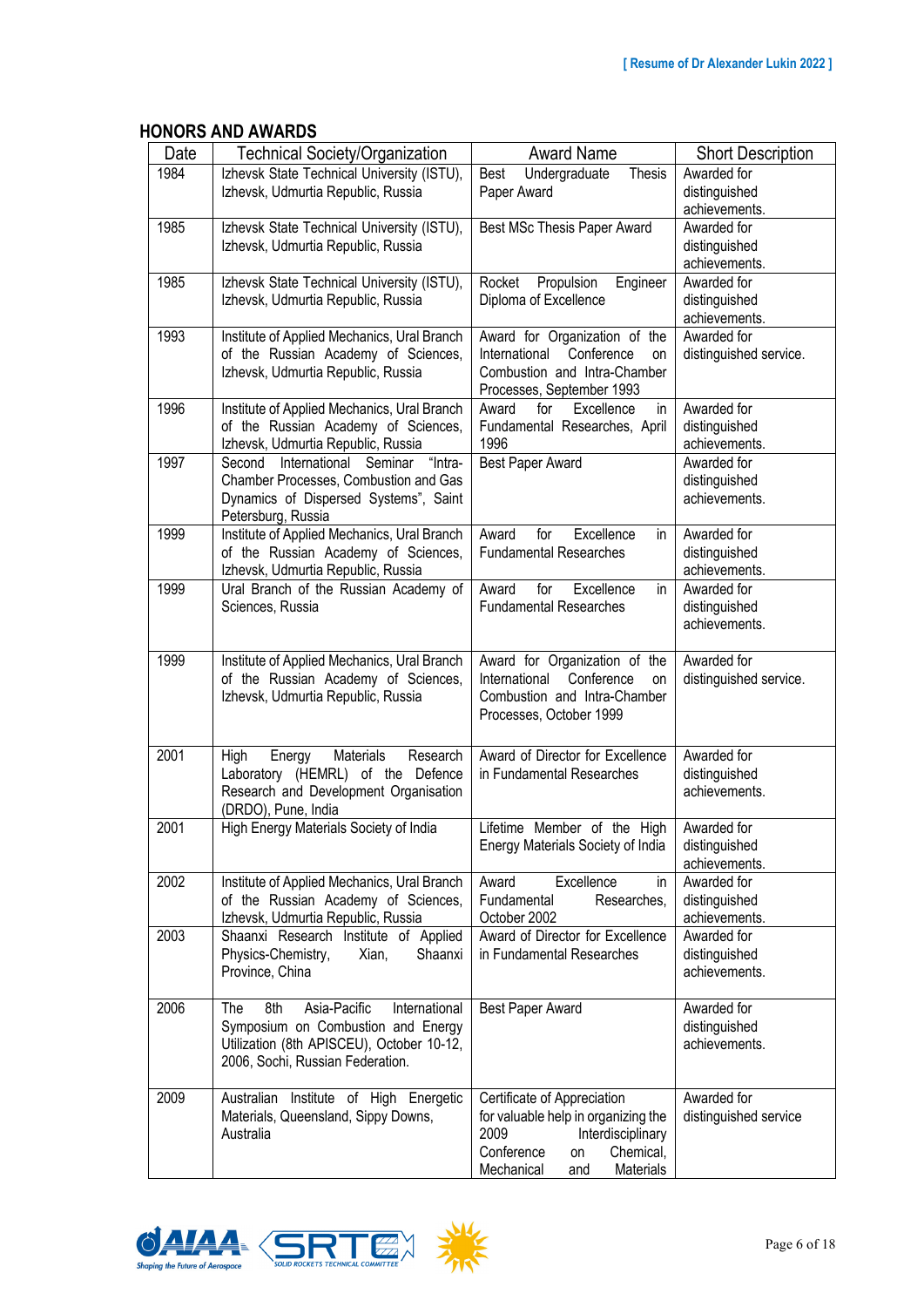|      |                                                                                            | Engineering, 7-20 Dec., 2009,<br>Melbourne, Australia"<br>as a<br>member of the international<br>scientific committee (2009)                                                                                                                                                                                                                                              |                                                           |
|------|--------------------------------------------------------------------------------------------|---------------------------------------------------------------------------------------------------------------------------------------------------------------------------------------------------------------------------------------------------------------------------------------------------------------------------------------------------------------------------|-----------------------------------------------------------|
| 2010 | Australian Institute of High Energetic<br>Materials, Queensland, Sippy Downs,<br>Australia | Honorary Fellow of the Australian<br>of High Energetic<br>Institute<br>Materials, Queensland, Sippy<br>Downs.<br>Australia                                                                                                                                                                                                                                                | Awarded for<br>distinguished service and<br>achievements. |
| 2011 | Western-Caucasus Research Center                                                           | Excellence<br>Award<br>for<br>in.<br>Fundamental Researches, April<br>2011                                                                                                                                                                                                                                                                                                | Awarded for<br>distinguished service and<br>achievements. |
| 2012 | Western-Caucasus Research Center                                                           | Excellence<br>for<br>Award<br>in<br>Fundamental Researches, April<br>2012                                                                                                                                                                                                                                                                                                 | Awarded for<br>distinguished service and<br>achievements. |
| 2014 | Combustion<br><b>AIAA</b><br>Propellants<br>and<br><b>Technical Committee</b>              | The Certificate of distinguished<br>service to the AIAA as a member<br>οf<br>the<br>Propellants<br>and<br>Combustion<br>Technical<br>Committee.<br>2009-2014.                                                                                                                                                                                                             | Awarded for<br>distinguished service                      |
| 2014 | Commonwealth of Australia,<br>Department of Industry                                       | Skills and<br>Knowledge grant<br>Reference<br>Number<br>(Project<br>CAU06314) for obtaining expert<br>advice and services to assist in<br>the commercialization process of<br>a novel laser flow visualization<br>technique for imaging of flow<br>around stationary and moving<br>objects<br>$\mathsf{in}$<br>aerospace,<br>engineering<br>&<br>medical<br>applications. | Awarded for<br>distinguished<br>achievements.             |
| 2016 | Western-Caucasus Research Center                                                           | Award<br>for<br>Excellence<br>in<br>Fundamental Researches, April<br>2016                                                                                                                                                                                                                                                                                                 | Awarded for<br>distinguished service and<br>achievements. |
| 2017 | Western-Caucasus Research Center                                                           | Excellence<br>for<br>in<br>Award<br>Fundamental Researches, May<br>2017                                                                                                                                                                                                                                                                                                   | Awarded for<br>distinguished service and<br>achievements. |
| 2018 | National<br>Propulsion<br><b>The</b><br>Aerospace<br>Conference (NAPC),                    | Plenary Lecture,<br>December 17-19, 2018,<br>Indian Institute of Technology<br>Kharagpur.                                                                                                                                                                                                                                                                                 | Awarded for<br>distinguished<br>achievements.             |
| 2019 | Western-Caucasus Research Center                                                           | Excellence<br>Award<br>for<br>in.<br>Fundamental Researches, May<br>2019                                                                                                                                                                                                                                                                                                  | Awarded for<br>distinguished service and<br>achievements. |

# **EXTRACURRICULAR ACTIVITIES**

High-Mountain Backpacking, Mountain Expeditions, Bicycle Tourism, Scuba diving

## **LANGUAGES**

Rusian (native), English

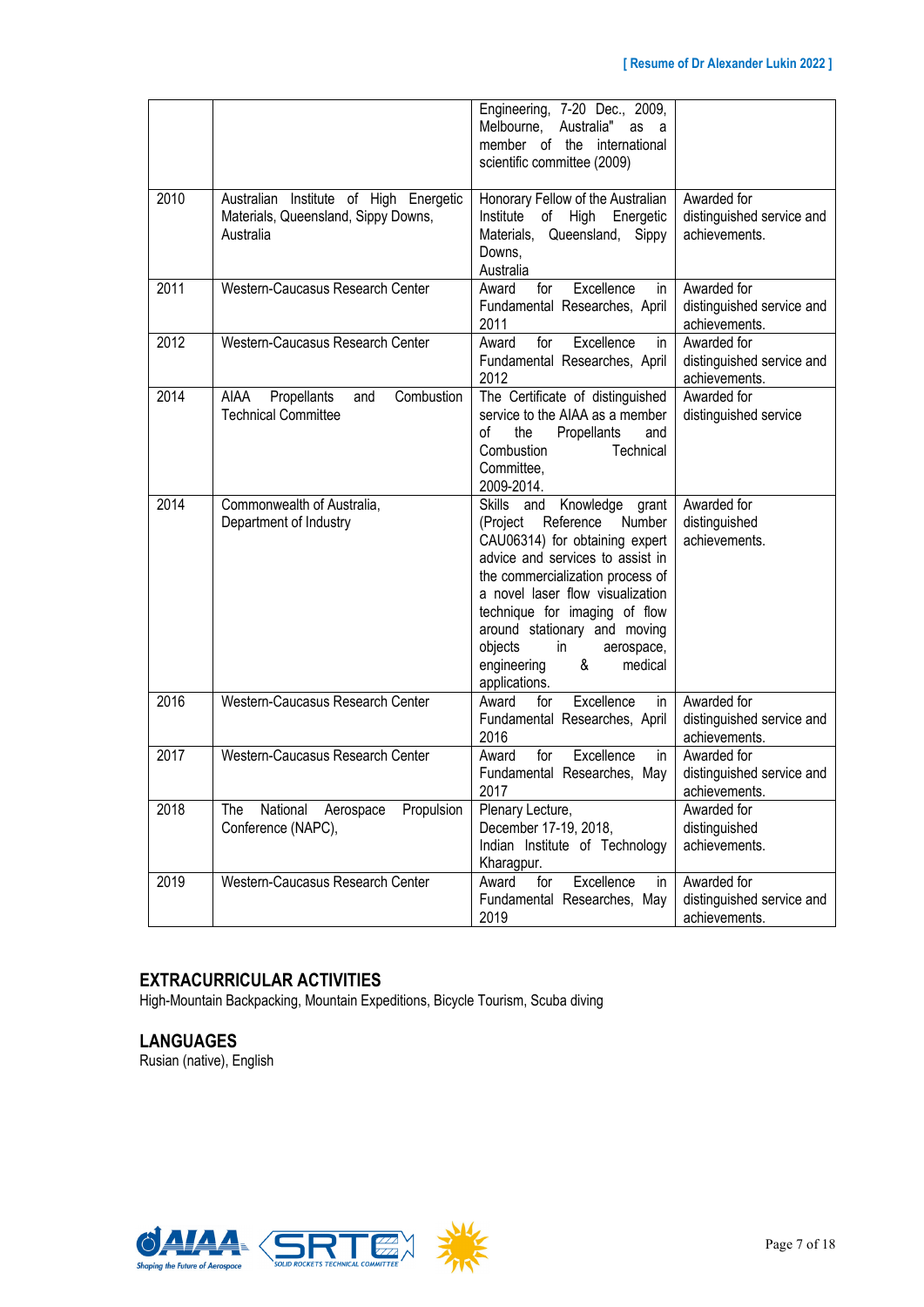

This certificate is awarded to

Hexander N. Lukin

for distinguished service to the AMERICAN INSTITUTE OF **AERONAUTICS AND ASTRONAUTICS** as a member of the

Propellants and Combustion

**Technical Committee** 2009-2014  $0.114$ President Vice President

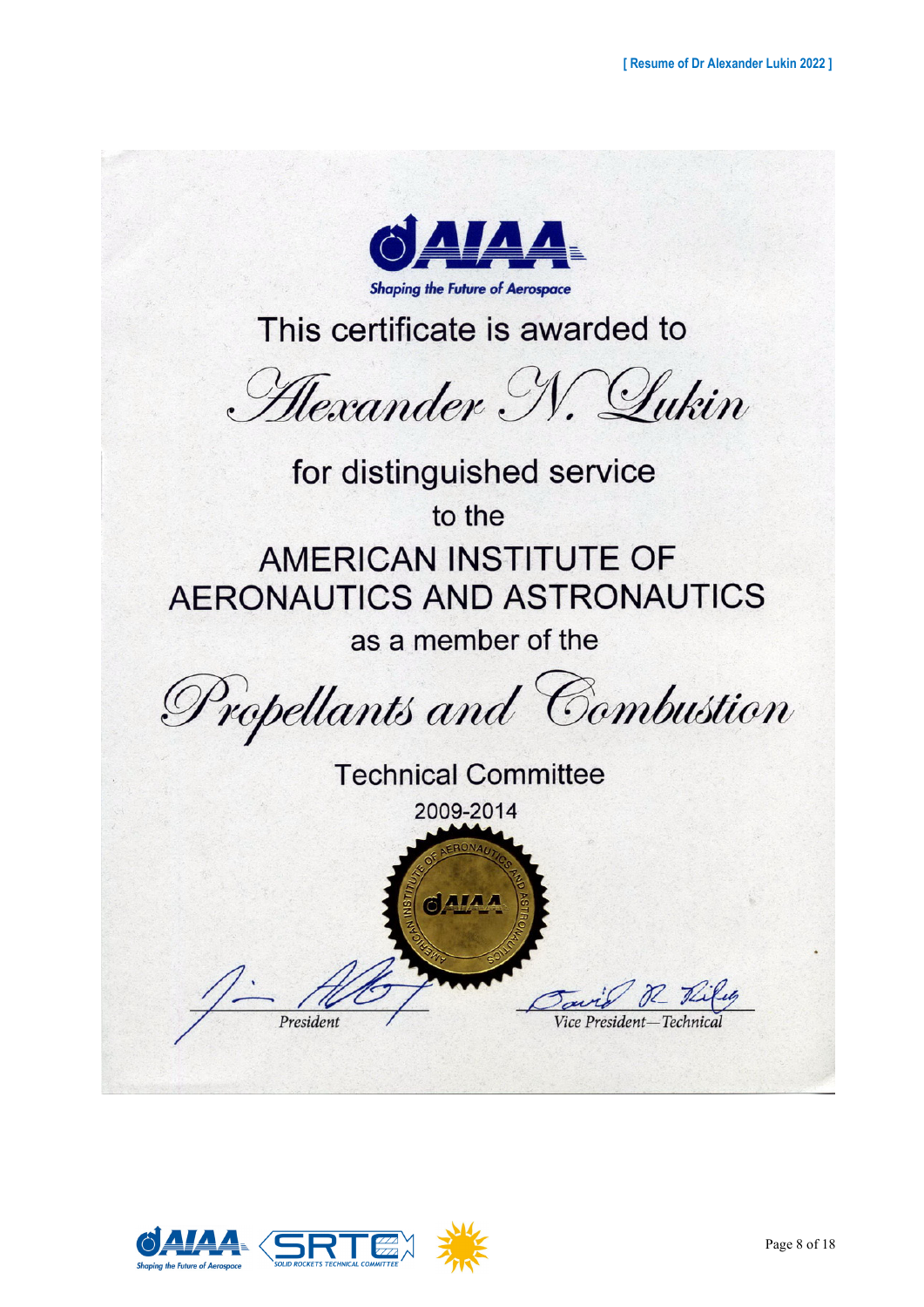#### **Examples of Recent and Significant Publications:**

- 1. Shestakov, V.A., Voevodin, V.Yu., **Lukin, A.N.** and Sorokin, V.N., **The Propulsion System**, The USSR Author Certificate № 228843, F 02 K 9/04, Registered at 01.11.1985, (in Russian).
- 2. Lipanov, A.M., **Lukin, A.N.,** Aliev, A.V., **The Warhead with the Scheduled Defeat Area**, The USSR Author Certificate № 244701, F 42B 13/08, Registered at 03.11.1986, (in Russian).
- 3. Lipanov, A.M., **Lukin, A.N.,** Aliev, A.V., **The Igniter for the Solid Propellant Rocket Motor**, The USSR Author Certificate № 255977, F 02 K 9/95, Registered at 01.06.87, (in Russian).
- 4. Lipanov, A.M., **Lukin, A.N.,** Aliev, A.V., **The Warhead with the Scheduled Defeat Area**, The USSR Author Certificate № 264941, F 42B 13/08, Registered at 02.11.87, (in Russian).
- 5. Lipanov, A.M., **Lukin, A.N.,** Aliev, A.V., **The Igniter for the Solid Propellant Rocket Motor**, The USSR Author Certificate № 278689, F 02 K 9/95, Registered at 01.07.88, (in Russian).
- 6. Lipanov, A.M., **Lukin, A.N.,** Aliev, A.V., **The Igniter for the Solid Propellant Charge of the Rocket Motor**, The USSR Author Certificate № 288948, F 02 K 9/95, Registered at 01.02.89, (in Russian).
- 7. Lipanov, A.M., **Lukin, A.N., The Combined Artillery Propellant Charge**, Pat. № 2074375 of Russia, F 42 B 5/16, Application № 94010941/08, Priority from March 29, 1994, Registered at February 27, 1997, (in Russian).
- 8. Pivkin, N.M., Pelykh, N.M., Lipanov, A.M., **Lukin, A.N.**, Alikin, V.N., Pivkin, A.N., Kuzmitskii, G.E., **Technology of Influence on the Atmospheric Phenomena**, Pat. № 2169228, E 01 H 13/00, A 01 G 15/00, Application № 99107267/13, Priority from April 12, 1999, Registered at June 20, 2001, The Inventions Bulletin (Russia) No. 17, June 20, 2001, (in Russian).
- 9. **Lukin, A.N.**, **The Pyrotechnic Ignition System**, Pat. № 2178093, F 02 K 9/95**,** Application № 2000105437/06, Priority from March 03, 2000, Registered at January 10, 2002, The Inventions Bulletin (Russia) No. 32, November 20, 2003, (in Russian).
- 10. Lipanov, A.M., **Lukin, A.N.** and Aliev A.V., **Unsteady-State Combustion of a Granulated Solid Propellant in a Cylindrical Channel**, Combustion, Explosion, and Shock Waves, Springer, New York, Vol. 30, No. 6 / November, 1994, pp. 764-771.
- 11. Lipanov, A.M., **Lukin, A.N.** and Skaiyanskaya, T.A., **The Intrachamber Processes in the Start Interval of the Solid Propellant Rocket From a Thermally Insulated Container**, Proceedings of the Third Asia-Pacific International Sympo-sium on Combustion and Energy Utilization, (Hong Kong, 11-15 December, 1995). - Vol. 2. Combustion Fundamentals. - The Hong Kong Polytechnic University, Kowloon, Hong Kong, 1995. - pp. 614-619.
- 12. Lipanov, A.M., **Lukin, A.N.** and Aliev A.V., **Numerical Investigation of Pelletized Solid Propellant Nonstationary Combustion in a Gas Generation System**, Theory of Combustion of Powder and Explosives. Editor Alexey M. Lipanov, U.S.A., New York: Nova Science Publishers, Inc., 1996. - pp. 15 – 26.
- 13. Lipanov, A.M., **Lukin, A.N.** and Aliev A.V., **Numerical Simulation of the Non-stationary Spatial Gasdynamics Processes Accompanying the Pelletized Solid Propellant Combustion in a Gas Generator**, "Challenges in Propellants and Combustion: 100 Years After Nobel", Edited by Kenneth K. Kuo, Begell House, Inc., New York, Wallingford (U.K.), 1997, pp. 1164-1178.

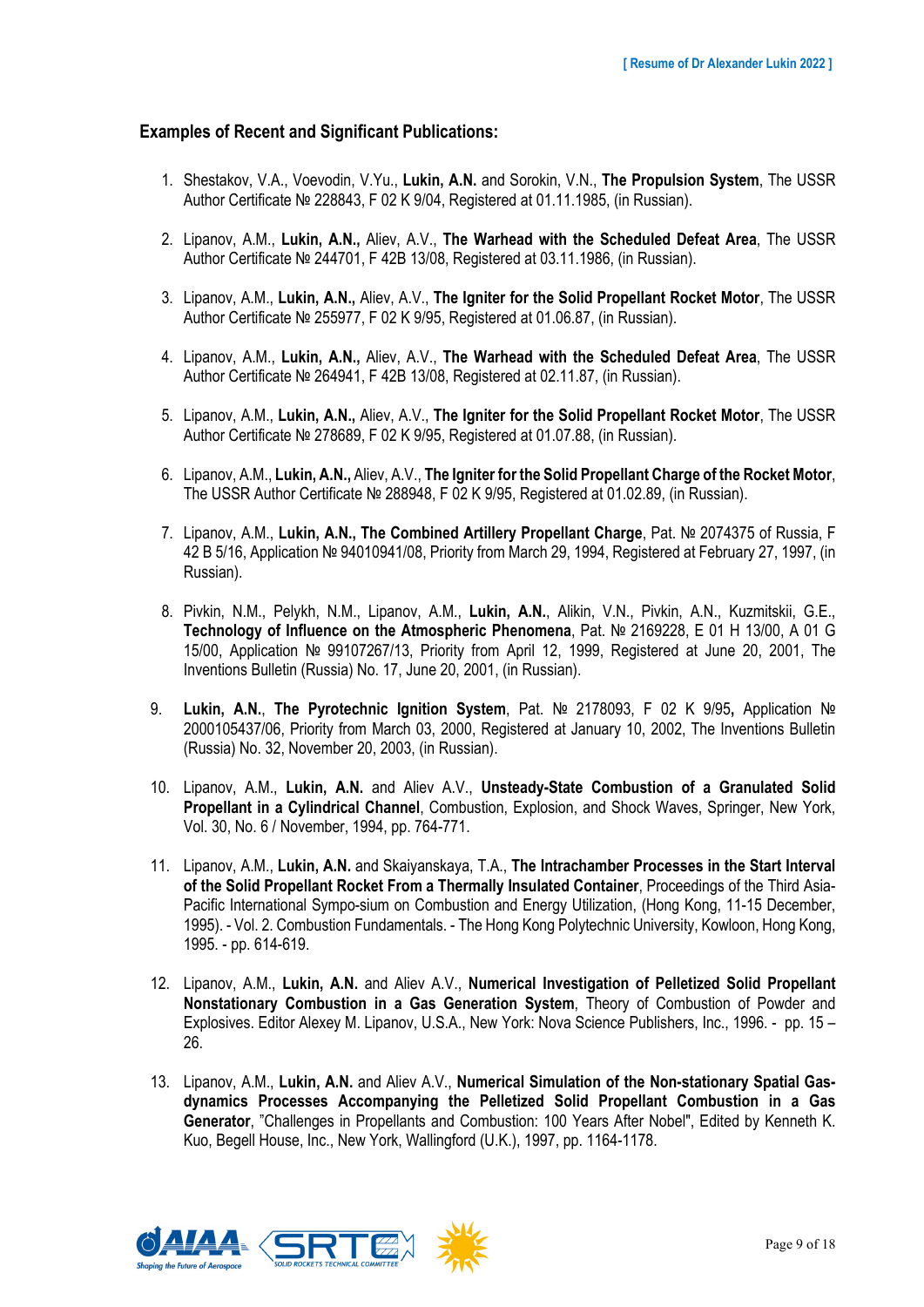- 14. Lipanov, A.M., **Lukin, A.N.** and Aliev A.V., **Numerical Simulation of the Non-stationary Spatial Gasdynamics Processes Accompanying the Pelletized Solid Propellant Combustion in a Gas Generator**, International Journal of Energetic Materials and Chemical Propulsion, Vol. 4, Issue 1-6, 1997, pp. 1164-1178.
- 15. Lipanov A.M., **Lukin, A.N.**, **Mathematical Modeling of Non-stationary Physics-Chemical Processes in Large-Sized SPRM Pyrotechnical Ignition System**, Defense Science Journal, Defense Scientific Information & Documentation Centre, Defense Research & Development Organisation, Ministry of Defence, New Delhi, India, Vol. 47, No. 4, 1997, Special Issue on Armament Technology, pp. 505-516.
- 16. Lipanov A.M., **Lukin, A.N.**, **Numerical Investigation of the Nonstationary Physico-Chemical Processes, which Forming the Nonestimated Actions in the Pyrotechnic Gas Generating System**, Proceedings of the Twenty-Fourth International Pyrotechnics Seminar (27-31 July 1998), Monterey, California, U.S.A. - 1998. - pp. 757-770.
- 17. Lipanov A.M., **Lukin, A.N.**, **The Ordnance Systems Ballistic Effectiveness Increase by the Means of Programming of Combustion Progressiveity of the Multielement Solid Propellant Charge**, Proceedings of the Twenty-Fourth International Pyro-technics Seminar (27-31 July 1998), Monterey, California, U.S.A. - 1998. - pp. 771-781.
- 18. **Lukin, A.N.**, Lipanov A.M., **Mathematical Modeling of the Solid Propellant Rocket Ignition System Charge Ignition Delay**, Propellants, Explosives, Rockets, and Guns (Proceedings of the Second International High Energy Materials Conference and Exhibit, December 8-10, 1998, IIT Madras, Chennai, India), Ed. S.Krishnan, S.K. Athithan. - Allied Publishers Limited. - 1998. - pp. 513-520.
- 19. Lipanov A.M., **Lukin, A.N.**, **Ordnance Systems Ballistic Effectiveness Increase by the Charge Combustion Progressiveity Programming**, Propellants, Explosives, Rockets, and Guns (Proceedings of the Second Inter-national High Energy Mate-rials Conference and Exhibit, December 8-10, 1998, IIT Madras, Chennai, India), Ed. S.Krishnan, S.K. Athithan. - Allied Publishers Limited. - 1998. - pp. 59-63.
- 20. **Lukin, A.N.**, Lipanov A.M., **The Advanced Technology of the Large-Sized Large-Lengthened SPRM Charges Ignition**, Proceedings of the Twenty-Se-venth International Pyrotech-nics Seminar (July 16-21, 2000: Adam's Mark Hotel, Grand Jun-ction, Colorado, U.S.A.). - IIT Research Institute, Chicago, Illi-nois, U.S.A., 2000. - pp. 181-188.
- 21. **Lukin, A.N.**, Lipanov A.M., **Numerical Modeling of the Physics-Chemical Process Development in the Advanced Technology of the Large Lengthened SPRM Charges Ignition**, Proceedings of the 3rd Interna-tional High Energy Materials Conference and Exhibit HEMCE-2000, Thiruvanantha-puram, INDIA, (December 6-8, 2000), High Energy Materials Society of India, Thiruvanan-thapuram Chapter, SB Press (P) Ltd., Thiruvananthapuram. 2000, pp. 324-328.
- 22. Lipanov A.M., **Lukin, A.N.**, **Abnormal Physics-Chemical Processes in the Technical Systems, Based on Combustion of the Solid Propellants and Gun-powders**, The Concept of Development of Combustion and Explosion as a Field of Scientific-Technical Progress, Ed. by Acad. A.G.Merzhanov, Publ. House "Territoriya", Chernogolovka, p. 124, 2001, (in Russian)
- 23. **Lukin, A.N.**, **Numerical Modeling and Method of Prevention of the Anomalous Combustion Regimes**  Development in the High-Loading-Density Solid Propellant Rocket Motor, Proceedings of the 28<sup>th</sup> International Pyrotechnics Seminar, Adelaide, South Australia, November 4-9, 2001, Weapons Systems Division, DSTO, 2001, pp. 513-528.
- 24. **Lukin, A.N.**, **New Technology for Prevention of the Anomalous Combustion Regimes Development in the High-Loading-Density SPRM**, Theory and Practice of Energetic Materials (Vol. IV), Ed. by Chen Lang and Feng Changgen, Beijing, China Science and Technology Press, 2001. – pp. 157-174.

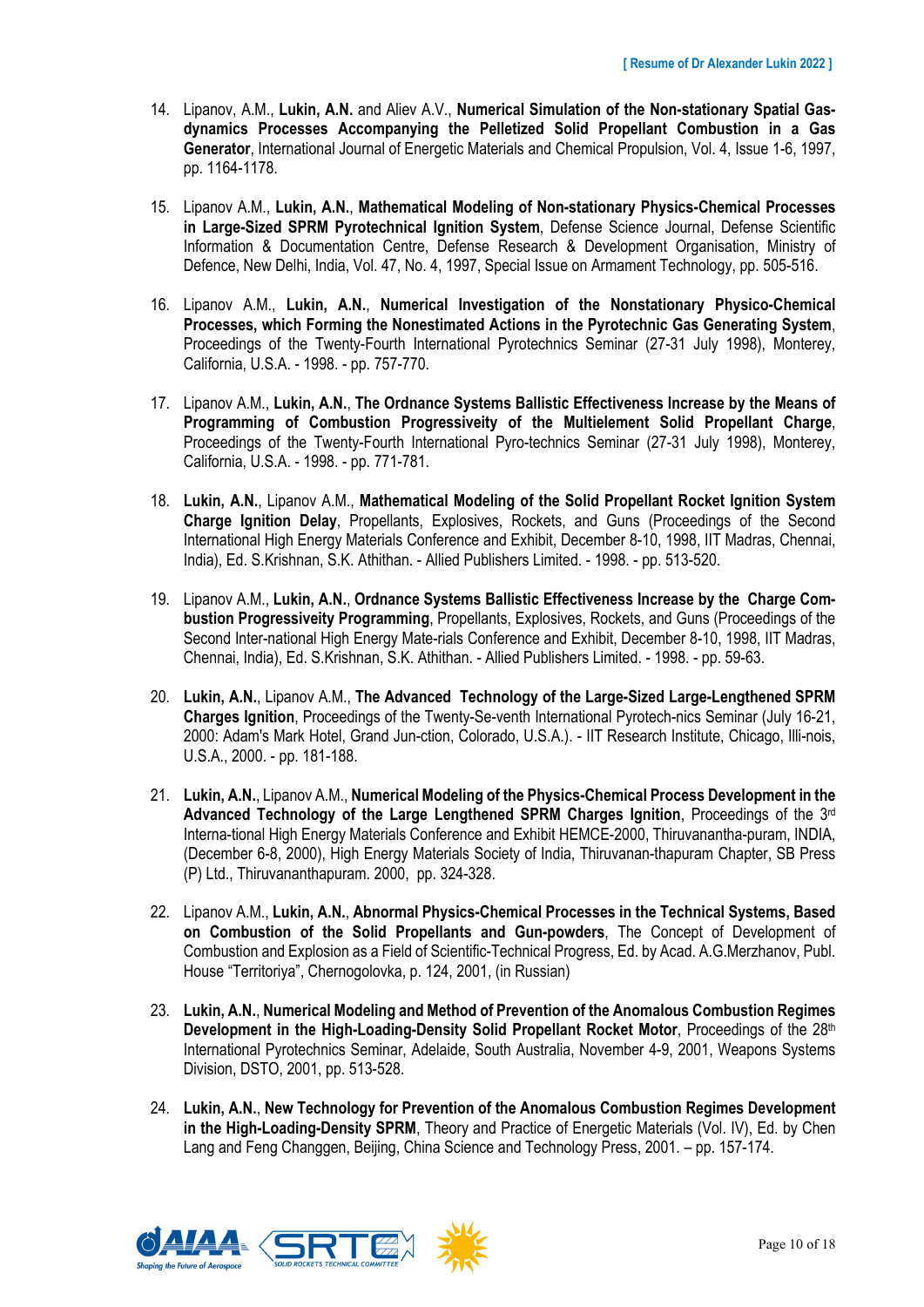- 25. **Lukin, A.N.**, **Numerical Modeling and Method of Prevention of the Anomalous Com-bustion Regimes Development in the High-Loading-Density Solid Propellant Rocket Motor**, Proceedings of the 28th International Pyrotechnics Seminar, Adelaide, South Australia, November 4-9, 2001, Weapons Systems Division, DSTO, 2001. – pp. 513-528.
- 26. **Lukin, A.N.**, **Numerical Modeling and Method of Prevention of the Anomalous Combus-tion Regimes Development in the High-Loading-Density Solid Propulsion System**, Proceedings of the 6th Asia-Pacific International Symposium on Combustion and Energy Utilization, May 20-22, 2002, Kuala Lumpur, Malaysia, Published by Faculty of Mechanical Engineering, Universiti Teknologi Malaysia, 81310 UTM, Skudai, Joho D. T., Malaysia, 2002. - pp. 392-397.
- 27. **Lukin, A.N.**, **The Center-Pulsating Burning Mode and Rayleigh-Taylor Instability Phe-nomenon at the Energetic Materials Burning**, Proceedings of the 6th Asia-Pacific International Symposi-um on Combustion and Energy Utilization, May 20-22, 2002, Kuala Lumpur, Malaysia, Published by Faculty of Mechanical Engineering, Universiti Tek-nologi Malaysia, 81310 UTM, Skudai, Joho D. T., Malaysia, 2002. - pp. 404-409.
- 28. **Lukin, A.N.**, **The Advanced Technology of Prevention of the Anomalous Combustion Regimes Development in the Submarine's Ballistic Rocket with Large-Sized SPRM**, Combustion of Energetic Materials / Co-Editors Kenneth K.Kuo and Luigi T.De Luca, New York, Begell House, Inc., New York, Wallingford (U.K.), 2002. - pp. 116-131.
- 29. **Lukin, A.N.**, **The Advanced Technology of Prevention of the Anomalous Combustion Regimes Development in the Submarine's Ballistic Rocket with Large-Sized SPRM**, International Journal of Energetic Materials and Chemical Propulsion, Vol. 5, Issue 1-6, 2002, pp. 116-131.
- 30. **Lukin, A.N.**, **New Ignition Technology for Prevention of the Anomalous Combustion Regimes Development in the Modern High-Loading-Density Solid Propulsion System**, Energetic Materials: Synthesis, Production and Application, 33<sup>rd</sup> International Annual Conference of ICT, June 25-June 28, 2002, Karlsruhe, Federal Republic of Germany, Report pp. 48-1, 48-14.
- 31. **Lukin, A.N.**, **The Critical Phenomena and Non-Stationary Hydro-Dynamic Processes at the Energetic Materials Burning**, Energetic Materials: Synthesis, Production and Application, 33rd International Annual Conference of ICT, June 25-June 28, 2002, Karlsruhe, Federal Republic of Germany, Report pp. 51-1, 51-14.
- 32. **Lukin, A.N.**, **The Solid Rocket Propellants Center-Pulsating Burning Mode and Non-Stationary**  Hydrodynamic Processes Under the Burning Surface, Proceedings of the 29<sup>th</sup> International Pyrotechnics Seminar, Westminster, Colorado, July 14-19, 2002, Los Alamos National Laboratory, MS P915, Los Alamos, New Mexico, 87545, USA, 2002. - pp. 649-660.
- 33. **Lukin, A.N.**, **Rhythmic Extinctions of the End-Burning Solid Propellant Charges and Synergetics Microstructures on the Burning Surface**, Proceedings of the 30th Interna-tional Pyrotechnics Seminar and "Groupe De Travail De Pyro-technie" 8<sup>th</sup> International Semi-nar (EuroPyro 2003), combined with HDP V Symposium, 23-27 June, 2003, Saint Malo, France. - Pp. 756-757.
- 34. **Lukin, A.N., The Advanced Solid Propulsion Technologies Based on the Self-Propagating High-Temperature Synthesis Processes**, Theory and Practice of Energetic Materials (Vol. V), Part A / Ed. by Huang Ping, Li Shengcai and Wang Yajun, Beijing, Science Press, Beijing / New York, P.R.China, 2003. – Pp. 3-20.
- 35. **Lukin, A.N., Understanding of the Dissipative Cellular Micro-Structures Excitation Phenomena at the Energetic Materials Burning**, Theory and Practice of Energetic Materials (Vol. V), Part A / Ed. by Huang Ping, Li Shengcai and Wang Yajun, Beijing, Science Press, Beijing / New York, P.R.China, 2003. – Pp. 426-441.

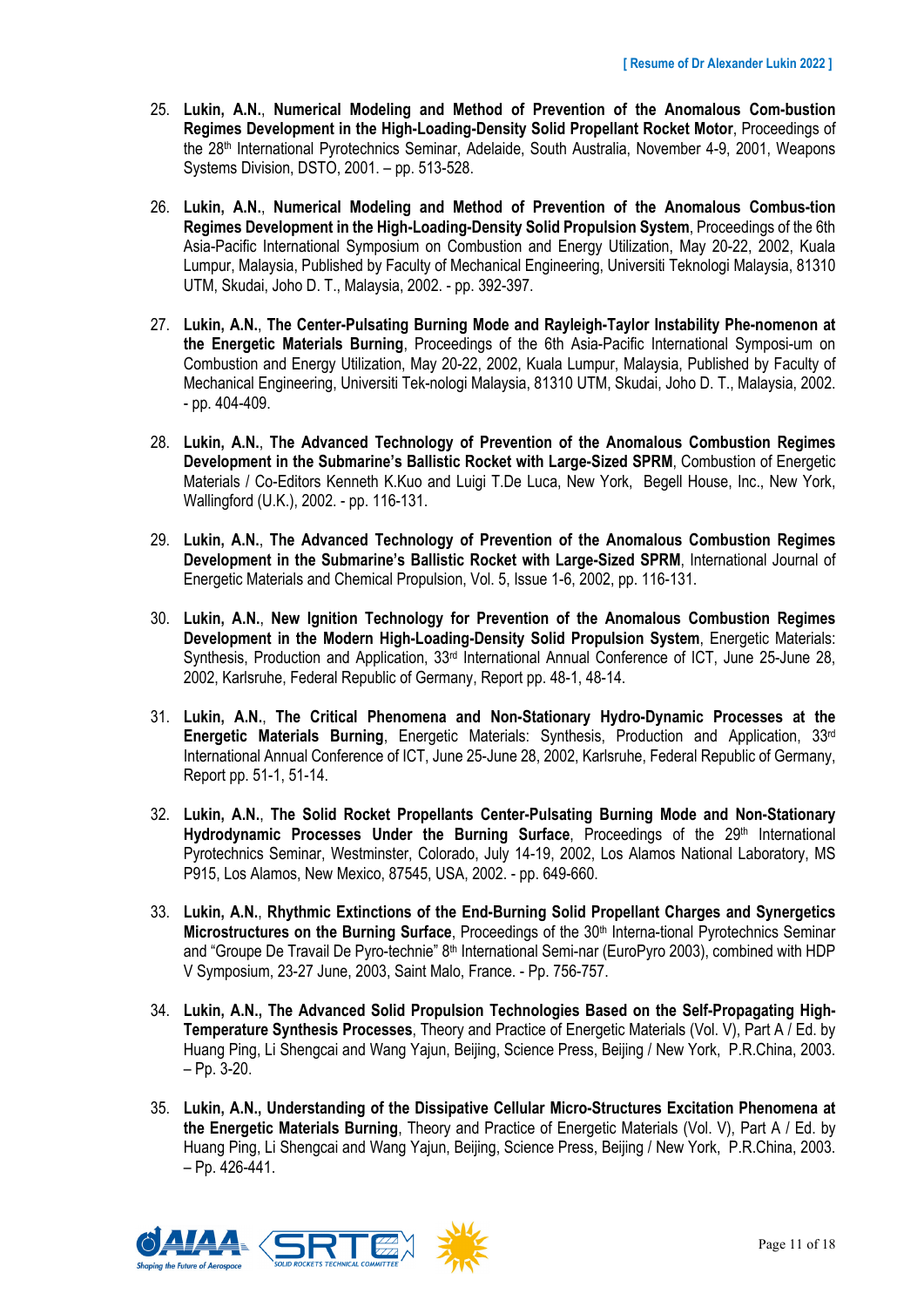- 36. **Lukin, A.N., Thermo-Electric Mechanism of the Dissipative Cellular Microstructures Excitation at the Energetic Materials Burning**, High Energy Materials: Emerging Trends, Proceedings of the Fourth International High Energy Materials Conference & Exhibit (HEMCE-2003), (Nov. 18-20, 2003), Pune, High Energy Materials Society of India (HEMSI), High Energy Mate-rials Research Laboratory (HEMRL), 2003. – Pp. 417-426.
- 37. **Lukin, A.N., Combustion Instability of Solid Propulsion Systems: Limitations of Current Propulsion Techniques and Advanced Technologies for Prevention**, Rocket Propulsion: Present and Future / Ed. by L.T.DeLuca, Edited Book of Proceedings of the 8-IWCP - The Eighth International Workshop on Combustion and Propulsion held in Pozzuoli, Naples, Italy June 16-21, 2002, Politecnico di Milano, SP Lab, Milan, MI, Italy, 2003. - Pp. 20.1-20.18.
- 38. **Lukin, A.N., Mechanism of the Energetic Materials Cellular-Pulsating Burning Phenomena Excitation**, Proceedings of the European Combustion Meeting 2003 (ECM2003), Orleans-France, October 25-28, 2003. - Pp. 48.1 - 48.6.
- 39. **Lukin, A.N., Excitation of Spatially-Periodic Micro-structures in Combustion of Condensed Energetic Materials**, Progress in Combustion and Detonation: Zel'dovich Memorial / Edited by Borisov A.A., Frolov S.M., Kuhl A.L. – Moscow: Publishing House Torus Press Ltd. (Russia), 2004. – 432 p. - pp. 126-127.
- 40. Lipanov, A.M., **Lukin, A.N.** and Aliev A.V., **Mathematical Modeling of the Development of Anomalous Processes in High-Loading-Density Solid Propulsion Systems**, Journal of Propulsion and Power, American Institute of Aeronautics and Astronautics (USA), November-December 2004, Vol. 20, № 6, pp. 1046 -1055 (10).
- 41. **Lukin, A.N.**, **Transformation of the Spatial-Periodic Micro-Structures on the Energetic Materials Burning Surface for Suppression of the Combustion Instability**, Proceedings of the Thirty-First International Pyrotechnics Seminar (July 11-16, 2004, Fort Collins, Colorado, U.S.A.), (Propellants), Editor F.J. Schelling, IPSUSA Seminars, Inc., 2004. - Pp. 447-454.
- 42. **Lukin, A.N.**, **Anomalous Combustion Processes and Problems of Cleaner Combustion at the Large-Sized Solid Propulsion Systems Fire Utilization**, Proceedings of the Seventh Asia-Pacific International Sym-posium on Combustion and Energy Utilization (7th APISCEU): "Cleaner Com-bustion for a Green Envi-ronment", (December 15-17, 2004, Hong Kong SAR), First Edition 2004, Eds: C.S. Cheung, C.W. Leung, T.L. Chan, T.T. Wong, The Hong Kong Polytechnic University, Hong Kong SAR. - Pp. A2-176-1 – A2-176-8.
- 43. **Lukin, A.N.**, **Mechanism of Cellular-Pulsating Burning of the Energetic Materials**, Proceedings of the Fourth International Workshop on Intra-Chamber Processes, Combustion and Gas Dynamics of Dispersed Systems, (June 28 - July 3, 2004, Baltic State Technical University, Saint-Petrsburg, Russia), vol. 1, Baltic State Technical University, Saint-Petrsburg, Russia, 2004. - Pp. 99 - 102.
- 44. **Lukin, A.N.**, **Universal Concept of the Spatial-Periodic Micro-Structures Excitation at the Energetic Materials Combustion**, Proceedings of the Thirty-First International Pyrotechnics Seminar (July 11-16, 2004, Fort Collins, Colorado, U.S.A.), (Propellants), Editor F.J. Schelling, IPSUSA Seminars, Inc., 2004. - Pp. 361-379.
- 45. **Lukin, A.N.**, **Anomalous Combustion Processes at the Russian Large-Sized Solid Propulsion Systems Utilization by the Method of Burning on the Stand**, Proceedings of the Thirty-First International Pyrotechnics Seminar (July 11-16, 2004, Fort Collins, Colorado, U.S.A.), (Propellants), Editor F.J. Schelling, IPSUSA Seminars, Inc., 2004. - Pp. 399-421.

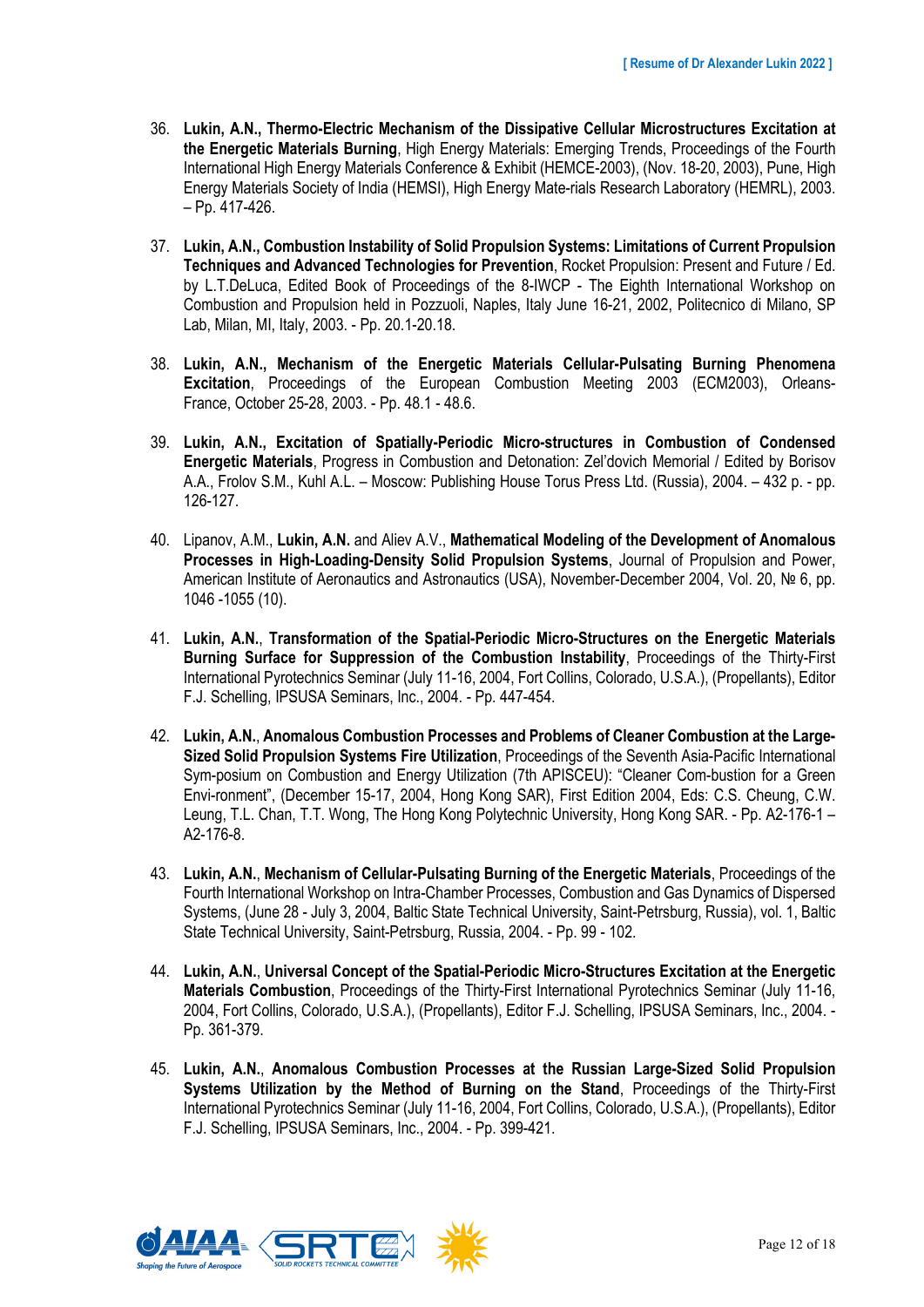- 46. **Lukin, A.N., Understanding of the Phenomena of Temperature Fluctuation on the Burning Surface at the Evaporated Energetic Materials Transient Combustion**, Energetic Materials: Performance and Safety, Proceedings of the 36th International Annual Conference of ICT & 32nd International Pyrotechnics Seminar, June 28 - July 1, 2005, Karlsruhe, Federal Republic of Germany, 2005, Paper V31, pp. V31-1 - V31-12.
- 47. **Lukin, A.N., Concept of the Spatial-Periodic Micro-Structures Excitation at the Evaporated Energetic Materials Transient Combustion as a Way for Improvement of the Solid Propulsion Technologies (Invited Lectire)**, Proceedings of the 8th International Seminar "New Trends in Research of Energetic Materials", Part I, (Ediror Jiri Vagenknecht), University of Pardubice, Faculty of Chemical Techno-logy, Department of Theory and Technology of Explo-sives, Pardubice, Czech Re-public, April 19 - 21, 2005, Press Centre of University of Pardubice, University of Pardubice, Czech Republic, 2005. – Pp. 267-295, (Paper quoted in the Chemical Abstracts).
- 48. **Lukin, A.N., Fundamental Mechanism of the Spatial-Periodic Micro-Structures Excitation at the Energetic Materials Transient Combustion**, 5th Asia-Pacific Conference on Combustion (ASPACC-05), July 18-20, 2005, The University Adelaide, Adelaide, South Australia, 5005, AUSTRALIA, Proceedings of the 5<sup>th</sup> Asia-Pacific Conference on Combustion, Paper number 69, 2005, pp. 297-300, (http://www.mecheng.adelaide.edu.au/combinst/local/papers/ASPACC2005/69.pdf)
- 49. **Lukin, A.N., Fundamental Mechanism of the Spatial-Periodic Micro-Structures Excitation at the Energetic Materials Transient Combustion**, 5th Asia-Pacific Conference on Combustion (ASPACC-05), July 18-20, 2005, The University Adelaide, Ade-laide, South Australia, 5005, AUSTRALIA, Proceedings in CD-ROM format, Paper number 297, 2005, pp. 1-4.
- 50. **Lukin, A.N., Torch Combustion and Low-Frequency Non-Acoustic Combustion Instability Phenomena in Solid Propulsion Physics**, Proceedings of the Eighth Asia-Pacific International Symposium on Combustion and Energy Utilization (8th APISCEU), CD version, First Edition 2006, (October 10- 12, 2006, Zapolarye Health & Spa Center, Sochi, Russian Federation) // Eds: A.M. Lipanov, A.N. Lukin, The Institute of Applied Mechanics, UB of the RAS & Sochi Research Center of the RAS, Printed in Sochi, Sochi Research Center of the Russian Academy of Science, 2006, Paper FC-203, pp. 1-17.
- 51. **Lukin, A.N., Mechanism of the Low-Frequency Non-Acoustic Instability Phenomena from the Point of View of the Concept of the Spatial-Periodic Micro-Structures Excitation at the Energetic Materials**  Combustion, (Lecture), Proceedings of the 9<sup>th</sup> International Seminar "New Trends in Research of Energetic Materials", NTREM'06, Part I, (Edirors: Jan Ottis and Miloslav Krupka), Institute of Energetic Materials, Faculty of Chemical Technology, University of Par-dubice, Pardubice, Czech Re-public, April 19 - 21, 2006, Publication number UP 06-19, Press Centre of University of Pardubice, University of Pardubice, Pardubice, Czech Republic, 2006. – Pp. 181-201, (Paper quoted in the Chemical Abstracts).
- 52. **Lukin, A.N., Nano-Technologies for Prevention of Combustion Instability at the Large-Sized Solid Propulsion Systems Fire Utilization**, European Combustion Meeting 2005 (ECM 2005), Louvain-la-Neuve, Belgium, April 3 - 6, 2005, Proceedings in CD format, Paper R25 – 181. – Pp. R25-181-1 – R25- 181-6.
- 53. **Lukin, A.N., Concept of the Spatial-Periodic Micro-Structures Excitation at the Energetic Materials Combustion and the Low-Frequency Non-Acoustic Instability Phenomena**, Proceedings of the 33rd International Pyrotechnics Seminar & Symposium, (July 16-21, 2006, Fort Collins, Colorado, U.S.A.), (General Pyrotechnics), Editor F.J. Schelling, IPS USA Seminars, Inc., 2006. - Pp. 183-205.
- 54. **Lukin, A.N., End-Burning Solid Propellant Charges Low-Frequency Rhythmic Extinctions Phenomenon as a Specific Property of Selective Sensitivity of the Spatial-Periodic Micro-Structures on the Burning Surface**, Energetic Materials: Insensitivity, Ageing, Monitoring, Proceedings of the 37th International Annual Conference of ICT June 27 - June 30, 2006, Karlsruhe, Federal Republic of Germany, 2006, Paper P130, pp. V130-1 - V130-12.

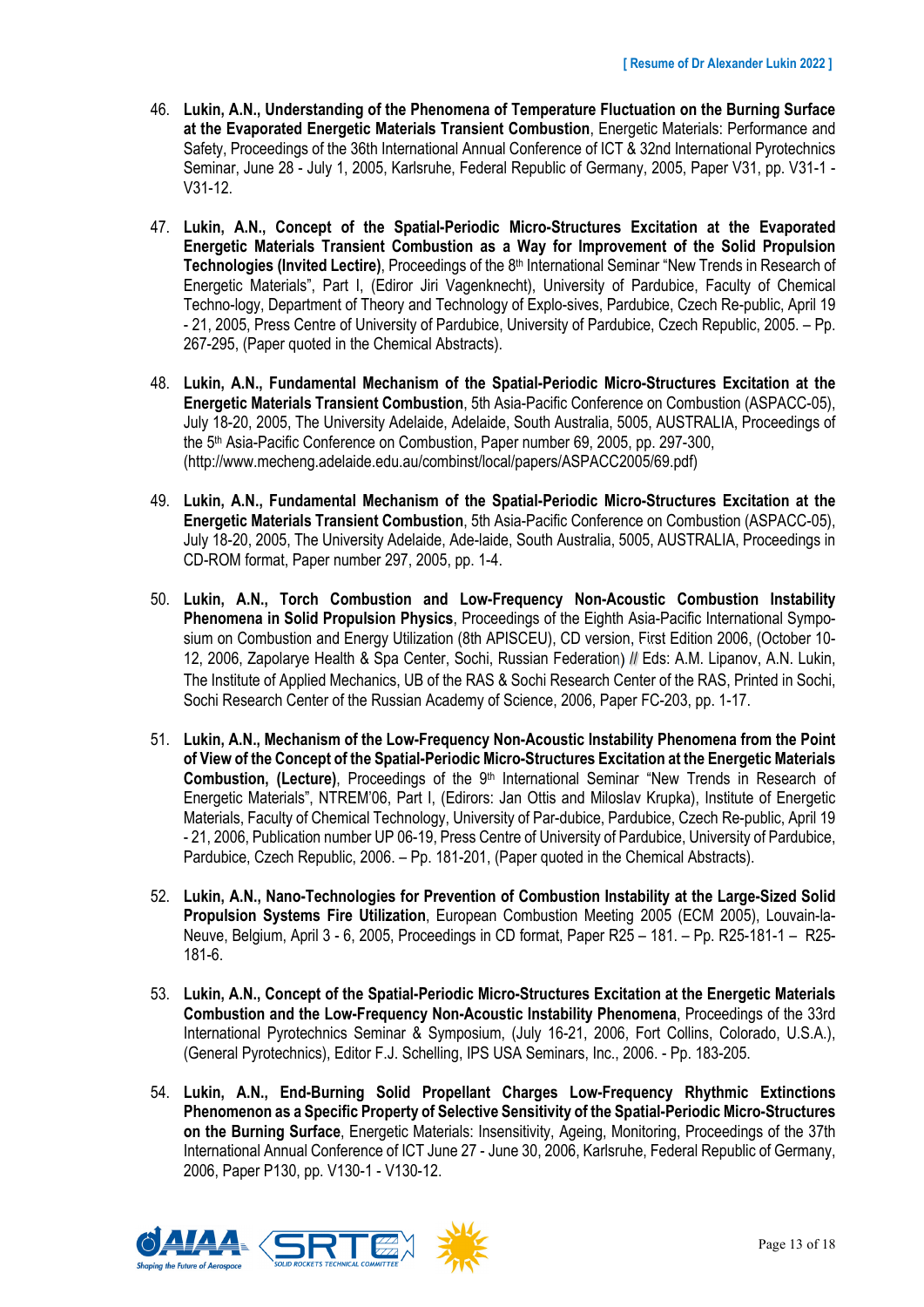- 55. **Lukin, A.N., Torch Combustion and Low-Frequency Non-Acoustic Instability in Solid Propulsion Physics**, Advances in Mechanical Engineering (Proceedings of the International Conference on Advances in Mechanical Engineering) / Eds.: M.R.Stalin John, D.Kingsly Jeba Singh, Leenus Jesu Martin, S. Krishnan, (SRM University, Chennai, India: December 14-16, 2006), School of Mechanical Engineering, SRM University, Kattankulathur, Chennai, India, Jayasree Enterprises, 2006, pp. 466-474.
- 56. **Lukin, A.N., The Problem of Existential Fluctuation of the Physical Fields in the Liquid-Viscous Layer at Burning of the Melting Energetic Materials, (Lecture)**, Proceedings of the 10th International Seminar "New Trends in Research of Energetic Materials", NTREM'07, Part I, (Editors: Jan Ottis and Miloslav Krupka), Institute of Energetic Materials, Faculty of Chemical Technology, University of Pardubice, Pardubice, Czech Republic, April 25 - 27, 2007, Publication number UP 07-25, Press Center of University of Pardubice, University of Pardubice, Pardubice, Czech Republic, 2007, pp. 201-220, (Paper quoted in the Chemical Abstracts).
- 57. **Lukin, A.N., The Problem of Spatial Instability of the Physical Fields in the Zone of Liquid-Phase Reactions at Burning of the Energetic Materials**, Energetic Materials: Characterisation and Performance of Advanced Systems, Proceedings of the 38th International Annual Conference of ICT June 26 - June 29, 2007, Karlsruhe, Federal Republic of Germany, 2007, Paper P109, pp. P109-1 - P109-12.
- 58. **Lukin, A.N., Spatial Instability of the Physical Fields in the Burning Wave and Low-Frequency Non-Acoustic Instability Phenomena in Solid Propulsion Physics**, 2nd European Conference for Aero-Space Sciences (EUCASS), July 1-6, 2007, Brussels, Belgium Universite Libre de Bruxelles, Von Karman Institute for Fluid Dynamics, Proceedings in CD format, Paper 5\_sp\_55, 2007, pp. 1-8.
- 59. **Lukin, A.N., Universal Law of the Spatial-Periodic Nano- and Micro-Structures Excitation During the Transient Combustion of Energetic Materials**, Advancements in Energetic Materials and Chemical Propulsion, Editors: Kenneth K. Kuo and Juan de Dios Rivera, Begell House, Inc., New York, Connecticut, Wallingford, UK, 2007, pp. 117-140.
- 60. **Lukin, A.N., Universal Law of the Spatial-Periodic Nano- and Micro-Structures Excitation During the Transient Combustion of Energetic Materials**, International Journal of Energetic Materials and Chemical Propulsion, Vol. 6, Issue 1-6, 2007, pp. 119-142.
- 61. **Lukin, A.N., The Problem of Excitation of the Abnormal-Unstable Physical Fields and Existential Micro-Structures in the Burning Wave of the Energetic Materials**, Proceedings of Europyro 2007 and 34th International Pyrotechnic Seminar, 8-11 October 2007, Beaune, France, 2007, pp. 694-710.
- 62. **Lukin, A.N., Excitation of the Anomalous-Fluctuating Physical Fields and Existential Micro-Structures in the Burning Wave of the Energetic Materials**, Theory and Practice of Energetic Materials (Vol.VII), Ed. by Huang Ping, Wang Yajun, Li Shengcai , Science Press USA Inc. , Published by Science Press, Beijing, P.R.China, 2007, pp. 333- 343.
- 63. **Lukin, A.N., Unstable Physical Fields in the Burning Wave of the Energetic Materials and Phenomenon of the Negative Erosion (Plenary Lecture)**, Proceedings of the VI International High Energy Materials Conference & Exhibit (HEMCE-07), VI International High Energy Materials Conference & Exhibit (HEMCE-07), 13-15 December 2007, High Energy Materials Society of India, SHAR-CHENNAI CHAPTER, on CD, High Energy Materials Society of India, SHAR Chennai Chapter, In association with Satish Dhawan Space Centre SHAR-ISRO, Sriharikota, Tagore Engineering College, Chennai, 2007, pp. XIII-XVI.
- 64. **Lukin, A.N., The Problem of Existential Instability of the Physical Fields in the Liquid-Viscous Layer at Burning of the Energetic Materials**, Program and Book of Abstracts, Seventh International Symposium on Special Topics in Chemical Propulsion (7-ISICP): Advancements in Energetic Materials & Chemical

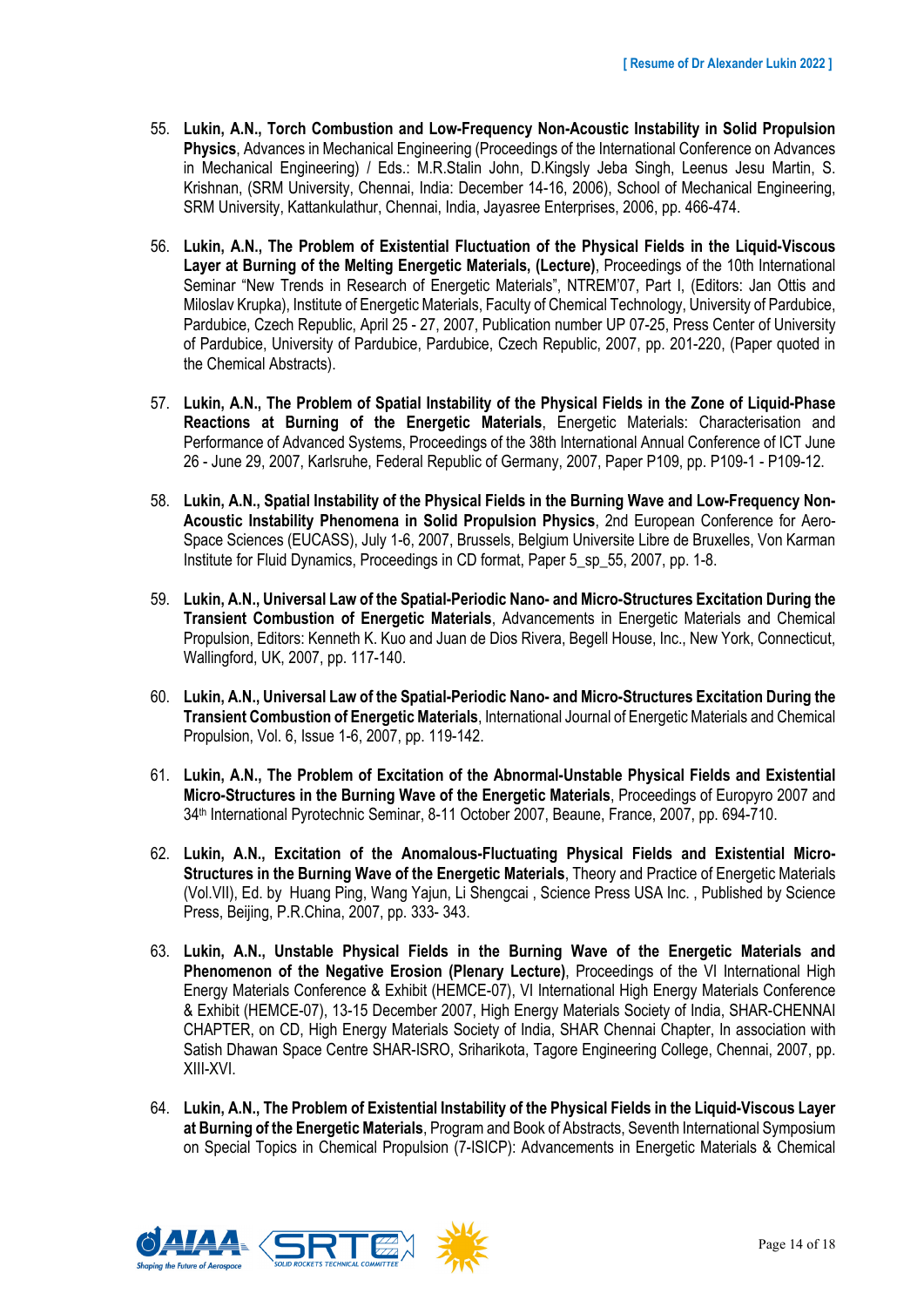Propulsion (17-21 September 2007 - Kyoto, Japan), Kyoto International Conference Center, 2007, pp. 117- 118.

- 65. **Lukin, A.N., Advanced Concept of the Phenomenon of Negative Erosion at the Energetic Materials Unsteady Combustion in the Solid Propulsion Systems**, Proceedings of the 11th International Seminar "New Trends in Research of Energetic Materials", NTREM'08, Part I, (Editors: Jan Ottis and Jiri Pachman), Institute of Energetic Materials, Faculty of Chemical Technology, University of Pardubice, Pardubice, Czech Republic, April 09 - 11, 2008, Press Center of University of Pardubice, University of Pardubice, Pardubice, Czech Republic, 2008, pp. 211-233, (Paper quoted in the Chemical Abstracts).
- 66. **Lukin, A.N., Novel Understanding of the Phenomenon of Negative Erosion and Existential Instability of the Physical Fields in the Burning Wave of the Energetic Materials**, Proceedings of the 35th International Pyrotechnics Seminar & Symposium, (July 13-18, 2008, Fort Collins, Colorado, U.S.A.), Proceedings Editor F.J. Schelling, IPS USA Seminars, Inc., 2008. - Pp. 559-583.
- 67. **Lukin, A.N., Advanced Concept of the Phenomenon of Negative Erosion and Possibilities for Improvement of the Energetic Materials Burning Behavior**, Energetic Materials: Processing and Product Design, Proceedings of the 39th International Annual Conference of ICT, Karlsruhe, Federal Republic of Germany, June 24 - June 27, 2008, Paper P84, pp. P84-1 – P84-12.
- 68. **Lukin, A.N., Phenomenon of Negative Erosion and Excitation of the Cellular Spatial-Periodic Micro-Structure at the Energetic Materials Unsteady Combustion**, Proceedings of the Ninth Asia-Pacific International Symposium on Combustion and Energy Utilization (9th APISCEU), (Beijing, November 02- 06, 2008), Edited by Zhang Xiaoqian and Liu Xin, World Publishing Corporation, Beijing, The People's Republic of China, 2008. - Pp. 124-140.
- 69. **Lukin, A.N., The Instability of Physical Fields in the Liquid-Viscous Layer During the Burning of Energetic Materials**, Advancements in Energetic Materials and Chemical Propulsion /Editors: Kenneth K.Kuo & Keiichi Hori, Editor-in-Chief: Kenneth K.Kuo, Begell House, Inc., New York, Connecticut, Wallingford, UK, 2008, pp. 228-257.
- 70. **Lukin, A.N., The Instability of Physical Fields in the Liquid-Viscous Layer During the Burning of Energetic Materials**, International Journal of Energetic Materials and Chemical Propulsion, Vol. 7, Issue 3, 2008, pp. 223-252.
- 71. **Lukin, A.N., Phenomenon of the Waves of Negative Erosion and Ballistic Efficiency of the High-Loading-Density Solid Propulsion System**, Proceedings of the 12th Seminar of the New Trends in Research of Energetic Materials, NTREM'09, Part I, (Editors: Jiri Pachman, Jakub Selesovsky, Robert Matyas), University of Pardubice, Pardubice, Czech Republic, April 01 - 03, 2009, Press Center of University of Pardubice, University of Pardubice, Pardubice, Czech Republic, 2009, pp. 203-229, (Paper quoted in the Chemical Abstracts).
- 72. **Lukin, A.N., Mechanism of the Phenomenon of Negative Erosion During the Unsteady Combustion of Energetic Materials**, Theory and Practice of Energetic Materials (Vol.VIII), Ed. by Li Shengcai, Wang Yajun, Cao Fengxia, Zhao Shanshan, Zhou Shuqiong, Science Press USA Inc., Published by Science Press, Beijing, P.R.China, 2009, pp. 415- 420.
- 73. **Lukin, A.N., New Model for Analysis of the Spatial-Periodic Micro-Structures during the Burning of Energetic Materials**, Energetic Materials: Characterization, Modeling and Validation, Proceedings of the 40th International Annual Conference of ICT, June 23 - June 26, 2009, Karlsruhe, Federal Republic of Germany, 2009, Paper P111, pp. P111-1 - P111-12.
- 74. **Lukin, A.N., Waves of Negative Erosion and Ballistic Efficiency of the High-Loading-Density Solid Propulsion Systems**, Proceedings of the 36th International Pyrotechnics Seminar, 23-28 Aug 2009, Rotterdam, The Netherlands, 2009, pp. 233-259.

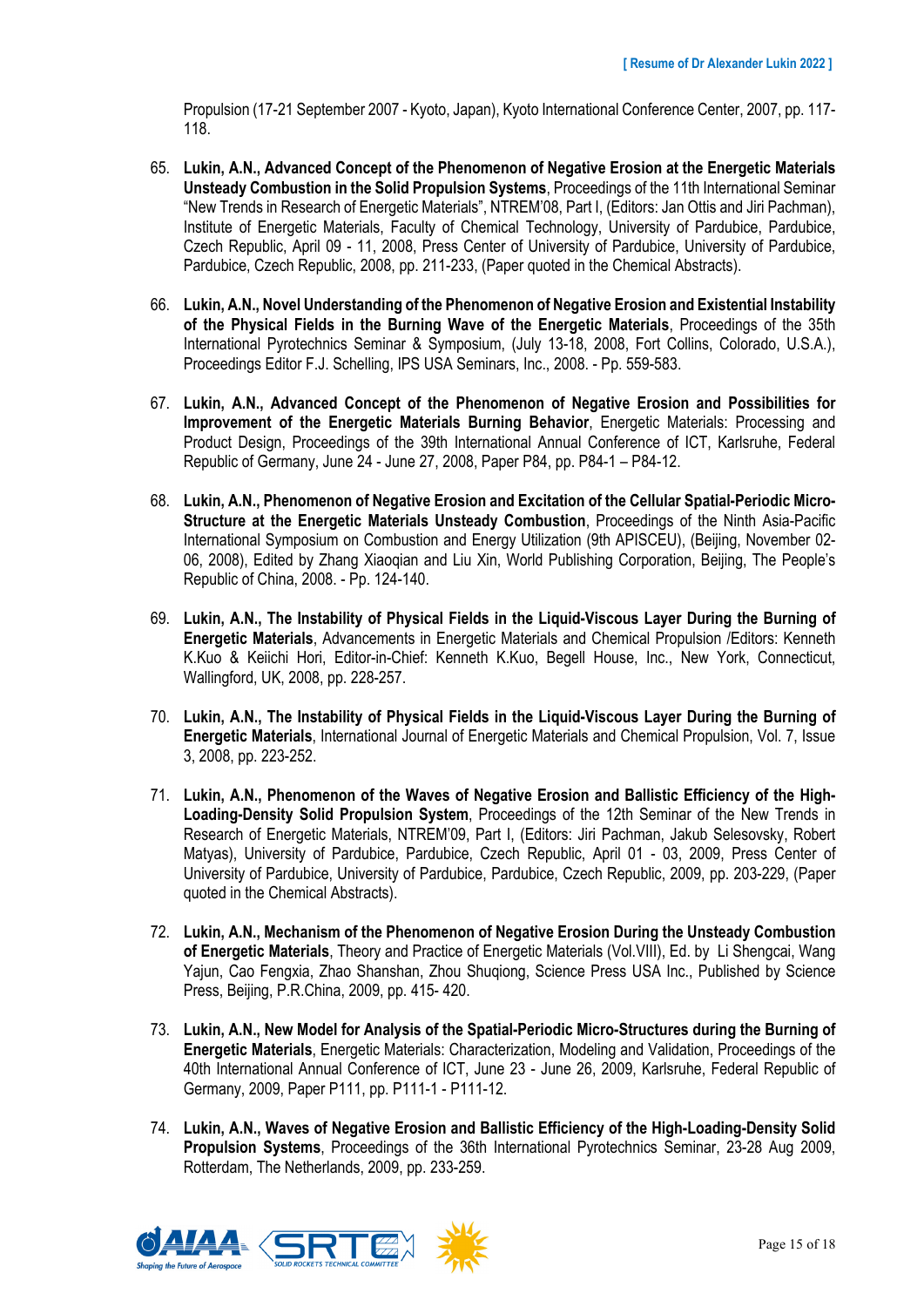- 75. **Lukin, A.N., Excitation of the Micro-Structures of Physical Fields and Phenomenon of Negative Erosion During the Unsteady Combustion of Energetic Materials**, Proceedings of the ECM 2009 FOURTH EUROPEAN COMBUSTION MEETING, 14-17 April 2009, Vienna University of Technology, Vienna, Austria, 2009, Paper P810037, pp. 1-6, ( http://www.combustion.org.uk/ECM\_2009/P810037.pdf ).
- 76. **Lukin, A.N., Excitation of Hydrodynamic Micro-Structures During Energetic Materials Unsteady Combustion and Phenomenon of Waves of Negative Erosion**, 8-ISICP International Symposium on Special Topics in Chemical Propulsion: ADVANCEMENT IN ENERGETIC MATERIALS & CHEMICAL PROPULSION, November 2-6, 2009, Cape Town, South Africa, Program and Book of Abstracts, Cape Town, 2009, pp. 104-106.
- 77. **Lukin, A.N., Combustion Instability of the Energetic Materials: From Mmicro-Structures of Physical Fields to Macro-Scale Properties**, Proceedings of the 13th Seminar on New Trends in Research of Energetic Materials, NTREM'10, Part I, (Editors: Jakub Selesovsky, Jiri Pachman, Robert Matyas), University of Pardubice, Pardubice, Czech Republic, April 21 -23, 2010, Published by University of Pardubice, Czech Republic, April, 2010, pp. 194-211, (ISBN 978-80-7395-249-5, Paper quoted in the Chemical Abstracts).
- 78. **Lukin, A.N., Phenomenon of Reduction of the Energetic Material Burning Rate in the Electric Field: The New Concept**, Proceedings of the 14th Seminar on New Trends in Research of Energetic Materials, NTREM'11, Part II, (Editors: Jakub Selesovsky, Jiri Pachman, Robert Matyas), University of Pardubice, Pardubice, Czech Republic, April 13 -15, 2011, Published by University of Pardubice, Czech Republic, April, 2011, pp. 804-811, (Paper quoted in the Chemical Abstracts).
- 79. **Lukin, A.N., Self-Organizing of the Magneto-Dipole Micro-Structures in the Reactionary Zones of the Energetic Materials and Excitation of the Phenomenon of Waves of Negative Erosion**, Energetic Materials Synthesis, Characterisation, Processing: Proceedings of the 43rd International Annual Conference of the Fraunhofer ICT, Karlsruhe, Germany, June 26 - 29, 2012, Paper P84, pp. P84-1 – P84- 12.
	- 80. **Lukin, A.N., Self-Organizing of the Micro-Structures in the Reactionary Zones of the Energetic Materials and Excitation of the Phenomenon of Waves of Negative Erosion**, Journal of Fuel Processing Technology, v. 107 (2013), pp. 155-165.
	- 81. **Lukin, A.N., Self-Synchronization of the Magneto-Dipole Micro/Nano-Structures in the Reactionary Zones and Concept of the Smart Solid Micro-Propulsion System,** Proceedings of the 16th Seminar on New Trends in Research of Energetic Materials, NTREM-2013, Jiří Pachmáň, Jakub Šelešovský, Robert Matyáš (Editors), Pardubice, April 10–12, 2013, University of Pardubice, Faculty of Chemical Technology, Institute of Energetic Materials, pp. 237-257.
	- 82. **Lukin, A.N., Self-Organizing of the Reactionary Zones of the Energetic Materials and Concept of the Smart Solid Micro-Propulsion System for the Orbital Maneuvering Vehicle**, Energetic Materials: Characterization and Modeling of Ignition Process, Reaction Behavior and Performance: Proceedings of the 44th International Annual Conference of the Fraunhofer ICT, June 25 – 28, 2013, Karlsruhe, Germany. P. 59-1–59-14.
	- 83. **Lukin, A.N., Phenomenon of Reduction of the Energetic Material Burning Rate in the Electric Field and Self-Organizing of the Micro/Nano-Structures in the Reactionary Zones**, Proceedings of the 2013 International Autumn Seminar on Propellants, Explosives and Pyrotechnics, Chengdu, Sichuan Province, China, September 24-27, 2013, pp. 300-307.
- 84. **Lukin, A.N., Universal Concept of the Unique Magneto-Dipole Holographic Spectrum of the Energetic Materials Reactionary Zones and Advanced Throttle Control Techniques**, Energetic

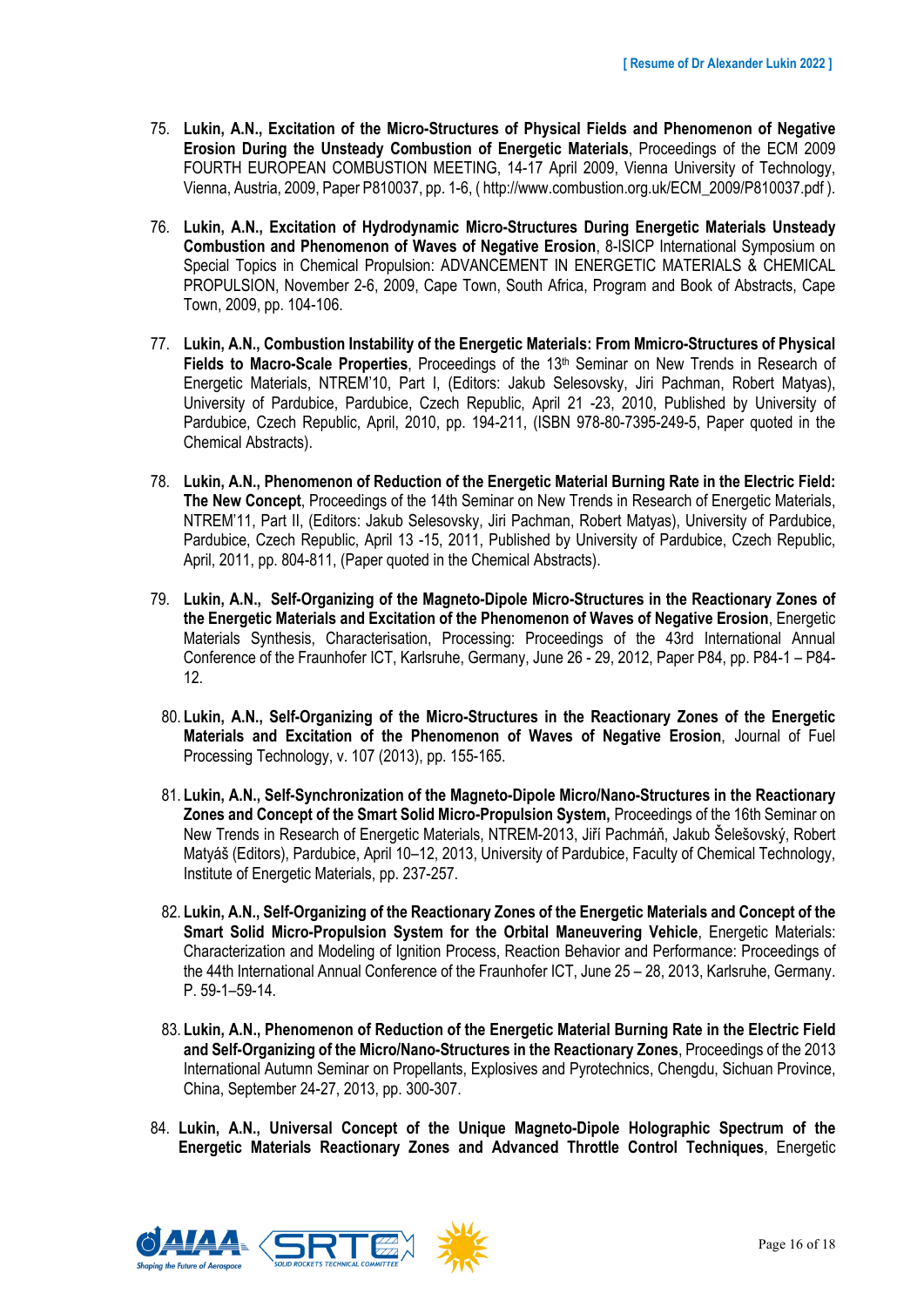Materials: Performance, Safety and System Applications, Proceedings of the 46th International Annual Conference of the Fraunhofer ICT, June 23 – 26, 2015, Karlsruhe, Germany. P. 90-1–90-12.

- 85. **Lukin, A.N., Universal Concept of the Unique Magneto-Dipole Holographic Spectrum of the Energetic Materials Reactionary Zones**, Proceedings of the 18th Seminar on New Trends in Research of Energetic Materials, NTREM-2015, Jiří Pachmáň, Jakub Šelešovský (Editors), Pardubice, April 15–17, 2015, University of Pardubice, Faculty of Chemical Technology, Institute of Energetic Materials, pp. 256- 262.
- 86. **Lukin, A.N., Universal Phenomenon of Self-Synchronization of the 3-D Micro/Nano- Structures of the Solid Propellants Reactionary Zones and Micro-Scale Mechanisms of the Combustion Instability Excitation**, Theory and Practice of Energetic Materials (Vol. XI), Part B, Qingdao, Shandong, China, Beijing Institute of Technology, 2015, pp. 721-727.
- 87. **Lukin, A.N., Universal Concept of Self-Synchronization of The Micro/Nano- Structures of The Energetic Materials Reactionary Zones and Micro-Scale Combustion Mechanisms**, International Journal of Aeronautical Science & Aerospace Research (IJASAR) / IJASAR-2470-4415-03-101, 2016, 3(1), pp. 91-96, DOI: 10.19070/2470-4415-1600011.
- 88. **Lukin, A.N., Self-Organizing of the 3-D Micro/Nano-Scale Structures of the Rectionary Zones and Advanced Technologies for Quantum Modification of the Properties and Capabilities of the Energetic Materials,** Energetic Materials - Synthesis, Characterization, Processing, Proceedings of the 47th International Annual Conference of the Fraunhofer ICT, 2016, pp. P101-1-P01-14.
- 89. **Lukin A.N., Self-Organized Patterns Formation and Phenomenon of Excitation of the Unique Set of Holograms of the Energetic Materials Reactionary Zones**, NEW TRENDS IN RESEARCH OF ENERGETIC MATERIALS Proceedings of the 20th Seminar on New Trends in Research of Energetic Materials, Pardubice, the Czech Republic, 26-28 April 2017 г., Editors: Jiří Pachmáň, Jakub Šelešovský, 2017, pp. 309-319.
- 90. Abrukov V.S., **Lukin A.N.,** Oommen Ch., Sanal Kumar V.R., Nichith C C., Vigneshwaran S., Murugesh P., **Development of the Multifactorial Computational Models of the Solid Propellants Combustion by Means of Data Science Methods - Phase I**, 53rd AIAA/SAE/ASEE Joint Propulsion Conference (AIAA Propulsion and Energy Forum) American Institute of Aeronautics and Astronautics (AIAA). 2017, https://arc.aiaa.org/doi/abs/10.2514/6.2017-5078
- 91. **Lukin A.N., Self-Organized Micro-Scale Oscillatory Systems of the Reactionary Zones and Concept of the Smart Solid Micro-Propulsion System,** 11th International High Energy Materials Conference & Exhibits (HEMCE-2017), 23-25 November 2017, High Energy Materials Research Laboratory (HEMRL), Sutarwadi, Pune, Proceedings, Vol. 1 (Oral Papers), pp. 192-200.
- 92. **Lukin A.N.**, **A Novel Strategy of Smart Manipulation by Micro-Scale Oscillatory Networks of the Reactionary Zones for Enhanced Extreme Thrust Control of the Next-Generation Solid Propulsion Systems**, Defence Technology, v.14, Issue 5, 2018, pp. 635-642. https://doi.org/10.1016/j.dt.2018.07.013
- 93. **Abrukov V.S.**, Lukin A.N., Oommen C., Chandrasekaran N., Bharath R.S., Sanal Kumar V.R., Kiselev M.V., Anufrieva D.A., **Development of the Multifactorial Computational Models of the Solid Propellants Combustion by Means of Data Science Methods – Phase II**, 2018 Joint Propulsion Conference, AIAA Propulsion and Energy Forum, 2018, AIAA 2018-4961, https://doi.org/10.2514/6.2018-4961
- 94. Chandrasekaran N., Oommen C., Sanal Kumar V.R., **Lukin A.N.**, Abrukov V.S., Anufrieva D.A., **Prediction of Detonation Velocity and N−O Composition of High Energy C−H−N−O Explosives by Means of Artificial Neural Networks**, J. Propellants, Explosives, Pyrotechnics, 2019, Vol. 44, Issue 5, pp. 579-587. https://doi.org/10.1002/prep.201800325.